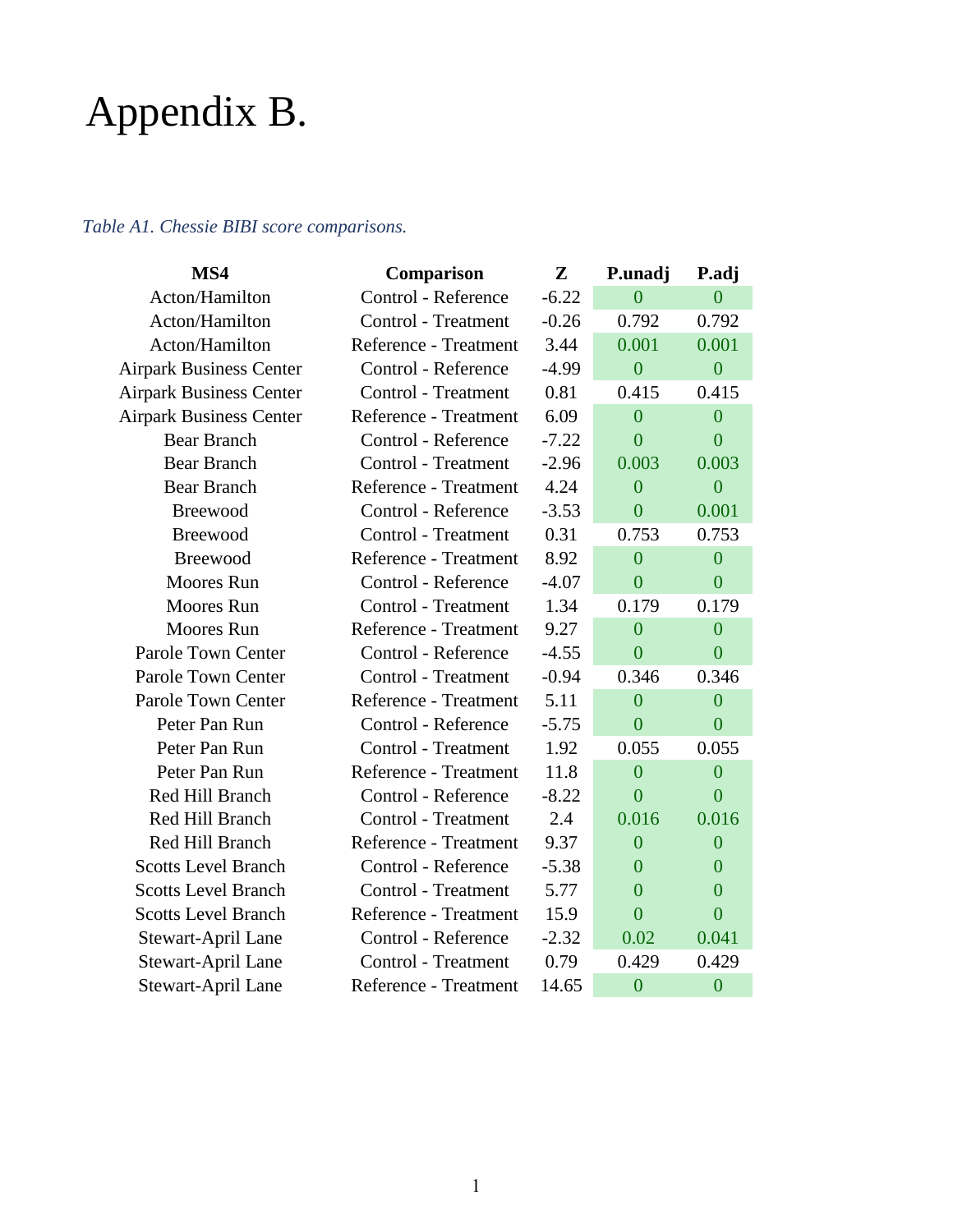#### *Table A2. Biological metrics comparisons.*

| MS4                            | <b>Metric</b>               | Comparison            | Z       | P.unadj          | P.adj            |
|--------------------------------|-----------------------------|-----------------------|---------|------------------|------------------|
| Acton/Hamilton                 | ASPT_MOD                    | Control - Reference   | $-6.92$ | $\overline{0}$   | $\overline{0}$   |
| Acton/Hamilton                 | ASPT_MOD                    | Control - Treatment   | 0.16    | 0.877            | 0.877            |
| Acton/Hamilton                 | ASPT_MOD                    | Reference - Treatment | 4.29    | $\boldsymbol{0}$ | $\mathbf{0}$     |
| Acton/Hamilton                 | <b>MARGALEFS</b>            | Control - Reference   | $-6.8$  | $\boldsymbol{0}$ | $\boldsymbol{0}$ |
| Acton/Hamilton                 | <b>MARGALEFS</b>            | Control - Treatment   | $-0.7$  | 0.485            | 0.485            |
| Acton/Hamilton                 | <b>MARGALEFS</b>            | Reference - Treatment | 3.42    | 0.001            | 0.001            |
| Acton/Hamilton                 | PCT_BURROW                  | Control - Reference   | 5.29    | $\overline{0}$   | $\boldsymbol{0}$ |
| Acton/Hamilton                 | PCT_BURROW                  | Control - Treatment   | $-1.99$ | 0.047            | 0.047            |
| Acton/Hamilton                 | PCT_BURROW                  | Reference - Treatment | $-5.12$ | $\mathbf{0}$     | $\mathbf{0}$     |
| Acton/Hamilton                 | PCT_INTOL_0_4               | Control - Reference   | $-6.04$ | $\boldsymbol{0}$ | $\boldsymbol{0}$ |
| Acton/Hamilton                 | PCT_INTOL_0_4               | Control - Treatment   | 1.16    | 0.248            | 0.248            |
| Acton/Hamilton                 | PCT_INTOL_0_4               | Reference - Treatment | 4.8     | $\boldsymbol{0}$ | $\boldsymbol{0}$ |
| Acton/Hamilton                 | PCT_NON_HYDROP_TRICHOPTERA  | Control - Reference   | $-3.31$ | 0.001            | 0.003            |
| Acton/Hamilton                 | PCT_NON_HYDROP_TRICHOPTERA  | Control - Treatment   | 0.46    | 0.645            | 0.645            |
| Acton/Hamilton                 | PCT_NON_HYDROP_TRICHOPTERA  | Reference - Treatment | 2.55    | 0.011            | 0.022            |
| Acton/Hamilton                 | PCT_SHRED                   | Control - Reference   | $-5.97$ | $\boldsymbol{0}$ | $\boldsymbol{0}$ |
| Acton/Hamilton                 | PCT_SHRED                   | Control - Treatment   | 1.01    | 0.311            | 0.311            |
| Acton/Hamilton                 | PCT_SHRED                   | Reference - Treatment | 4.62    | $\boldsymbol{0}$ | $\boldsymbol{0}$ |
| Acton/Hamilton                 | RICH_MODTOL                 | Control - Reference   | $-5.1$  | $\boldsymbol{0}$ | $\boldsymbol{0}$ |
| Acton/Hamilton                 | RICH_MODTOL                 | Control - Treatment   | $-0.59$ | 0.554            | $\mathbf{1}$     |
| Acton/Hamilton                 | RICH_MODTOL                 | Reference - Treatment | 0.36    | 0.717            | 0.717            |
| Acton/Hamilton                 | RICH_SHRED                  | Control - Reference   | $-5.78$ | $\boldsymbol{0}$ | $\boldsymbol{0}$ |
| Acton/Hamilton                 | RICH_SHRED                  | Control - Treatment   | $-0.37$ | 0.713            | 0.713            |
| Acton/Hamilton                 | RICH_SHRED                  | Reference - Treatment | 0.73    | 0.466            | 0.932            |
| <b>Airpark Business Center</b> | PCT_EPHEMEROPTERA           | Control - Reference   | $-5.24$ | $\boldsymbol{0}$ | $\boldsymbol{0}$ |
| <b>Airpark Business Center</b> | PCT_EPHEMEROPTERA           | Control - Treatment   | 0.1     | 0.919            | 0.919            |
| <b>Airpark Business Center</b> | PCT_EPHEMEROPTERA           | Reference - Treatment | 5.38    | $\boldsymbol{0}$ | $\mathbf{0}$     |
| <b>Airpark Business Center</b> | PCT_EPHEMEROPTERA_NO_BAETID | Control - Reference   | $-4.8$  | $\mathbf{0}$     | $\boldsymbol{0}$ |
| <b>Airpark Business Center</b> | PCT_EPHEMEROPTERA_NO_BAETID | Control - Treatment   | 0.8     | 0.422            | 0.422            |
| <b>Airpark Business Center</b> | PCT_EPHEMEROPTERA_NO_BAETID | Reference - Treatment | 5.88    | $\boldsymbol{0}$ | $\mathbf{0}$     |
| <b>Airpark Business Center</b> | PCT_EPT                     | Control - Reference   | $-5.01$ | $\boldsymbol{0}$ | $\boldsymbol{0}$ |
| <b>Airpark Business Center</b> | PCT_EPT                     | Control - Treatment   | 0.5     | 0.619            | 0.619            |
| <b>Airpark Business Center</b> | PCT_EPT                     | Reference - Treatment | 5.68    | $\mathbf{0}$     | $\bf{0}$         |
| <b>Airpark Business Center</b> | PCT_INTOL_0_3               | Control - Reference   | $-4.38$ | $\boldsymbol{0}$ | $\boldsymbol{0}$ |
| <b>Airpark Business Center</b> | PCT_INTOL_0_3               | Control - Treatment   | 1.33    | 0.182            | 0.182            |
| <b>Airpark Business Center</b> | PCT_INTOL_0_3               | Reference - Treatment | 6.18    | $\boldsymbol{0}$ | $\boldsymbol{0}$ |
| <b>Airpark Business Center</b> | PCT_PLECOPTERA              | Control - Reference   | $-0.31$ | 0.759            | 0.759            |
| <b>Airpark Business Center</b> | PCT_PLECOPTERA              | Control - Treatment   | 4.12    | $\boldsymbol{0}$ | $\boldsymbol{0}$ |
| <b>Airpark Business Center</b> | PCT_PLECOPTERA              | Reference - Treatment | 5.86    | $\overline{0}$   | $\bf{0}$         |
| <b>Airpark Business Center</b> | RICH_CLING                  | Control - Reference   | $-2.38$ | 0.018            | 0.035            |
| <b>Airpark Business Center</b> | RICH_CLING                  | Control - Treatment   | 2.13    | 0.033            | 0.033            |
| <b>Airpark Business Center</b> | RICH_CLING                  | Reference - Treatment | 5.25    | $\boldsymbol{0}$ | $\boldsymbol{0}$ |
| <b>Airpark Business Center</b> | RICH_EPHEMEROPTERA          | Control - Reference   | $-2.99$ | 0.003            | 0.006            |
| <b>Airpark Business Center</b> | RICH_EPHEMEROPTERA          | Control - Treatment   | 0.53    | 0.596            | 0.596            |
| <b>Airpark Business Center</b> | RICH_EPHEMEROPTERA          | Reference - Treatment | 3.71    | $\mathbf{0}$     | 0.001            |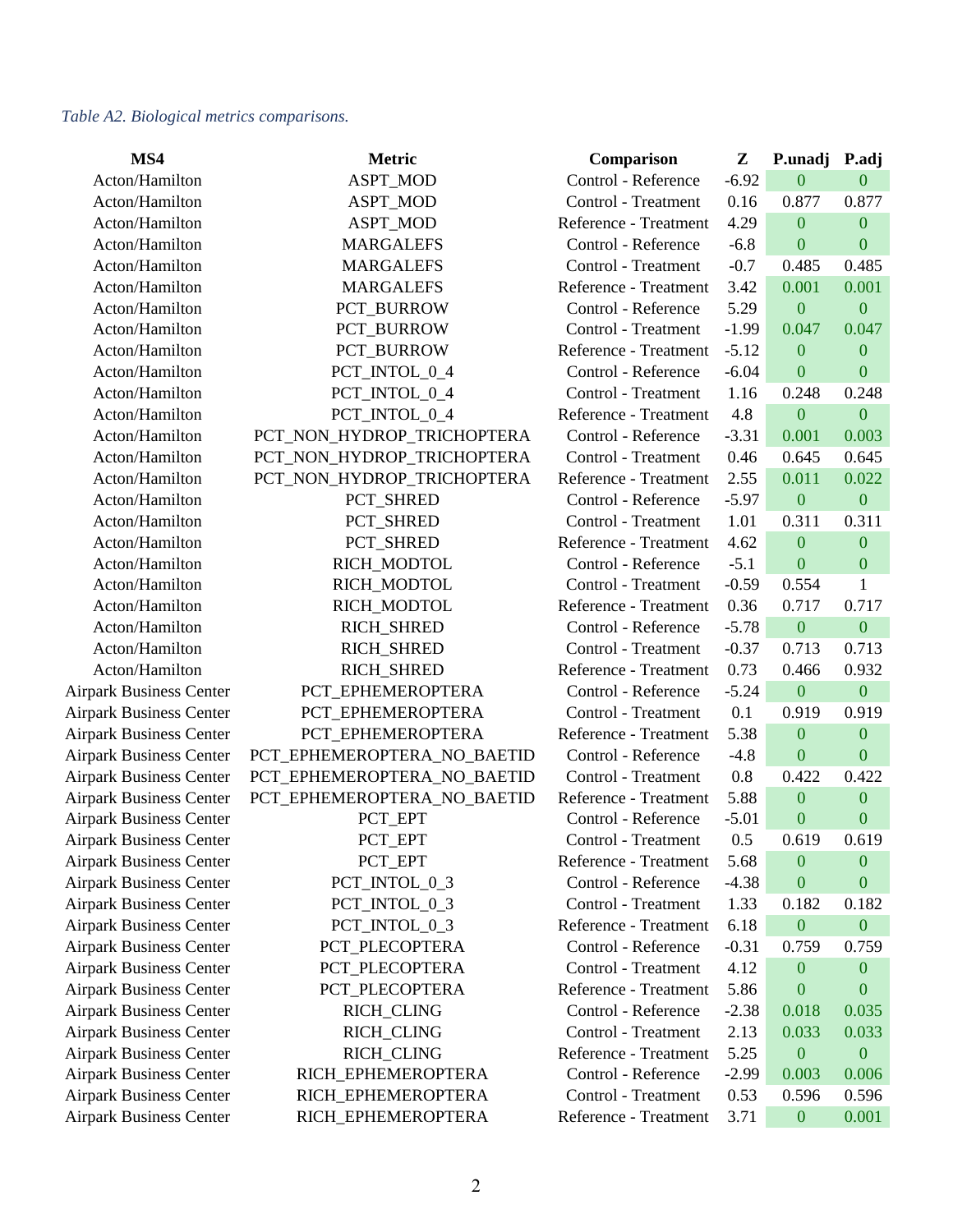| <b>Airpark Business Center</b> | RICH_PLECOPTERA             | Control - Reference   | $-0.74$ | 0.461            | 0.461            |
|--------------------------------|-----------------------------|-----------------------|---------|------------------|------------------|
| <b>Airpark Business Center</b> | RICH PLECOPTERA             | Control - Treatment   | 3.76    | $\boldsymbol{0}$ | $\boldsymbol{0}$ |
| <b>Airpark Business Center</b> | RICH_PLECOPTERA             | Reference - Treatment | 5.93    | $\mathbf{0}$     | $\mathbf{0}$     |
| <b>Bear Branch</b>             | ASPT_MOD                    | Control - Reference   | $-7.42$ | $\boldsymbol{0}$ | $\boldsymbol{0}$ |
| <b>Bear Branch</b>             | ASPT_MOD                    | Control - Treatment   | $-0.29$ | 0.771            | 0.771            |
| <b>Bear Branch</b>             | ASPT_MOD                    | Reference - Treatment | 6.04    | $\boldsymbol{0}$ | $\boldsymbol{0}$ |
| <b>Bear Branch</b>             | <b>MARGALEFS</b>            | Control - Reference   | $-6.66$ | $\boldsymbol{0}$ | $\boldsymbol{0}$ |
| <b>Bear Branch</b>             | <b>MARGALEFS</b>            | Control - Treatment   | $-0.12$ | 0.902            | 0.902            |
| <b>Bear Branch</b>             | <b>MARGALEFS</b>            | Reference - Treatment | 6.36    | $\boldsymbol{0}$ | $\mathbf{0}$     |
| <b>Bear Branch</b>             | PCT_BURROW                  | Control - Reference   | 4.8     | $\boldsymbol{0}$ | $\mathbf{0}$     |
| <b>Bear Branch</b>             | PCT_BURROW                  | Control - Treatment   | $-2.79$ | 0.005            | 0.005            |
| <b>Bear Branch</b>             | PCT_BURROW                  | Reference - Treatment | $-6.9$  | $\boldsymbol{0}$ | $\boldsymbol{0}$ |
| <b>Bear Branch</b>             | PCT_INTOL_0_4               | Control - Reference   | $-6.59$ | $\boldsymbol{0}$ | $\boldsymbol{0}$ |
| <b>Bear Branch</b>             | PCT_INTOL_0_4               | Control - Treatment   | 0.29    | 0.774            | 0.774            |
| <b>Bear Branch</b>             | PCT_INTOL_0_4               | Reference - Treatment | 5.98    | $\boldsymbol{0}$ | $\overline{0}$   |
| <b>Bear Branch</b>             | PCT_NON_HYDROP_TRICHOPTERA  | Control - Reference   | $-3.79$ | $\boldsymbol{0}$ | $\boldsymbol{0}$ |
| <b>Bear Branch</b>             | PCT_NON_HYDROP_TRICHOPTERA  | Control - Treatment   | 1.39    | 0.164            | 0.164            |
| <b>Bear Branch</b>             | PCT_NON_HYDROP_TRICHOPTERA  | Reference - Treatment | 4.76    | $\overline{0}$   | $\mathbf{0}$     |
| <b>Bear Branch</b>             | PCT_SHRED                   | Control - Reference   | $-6$    | $\mathbf{0}$     | $\boldsymbol{0}$ |
| <b>Bear Branch</b>             | PCT_SHRED                   | Control - Treatment   | 1.47    | 0.14             | 0.14             |
| <b>Bear Branch</b>             | PCT_SHRED                   | Reference - Treatment | 6.63    | $\boldsymbol{0}$ | $\boldsymbol{0}$ |
| <b>Bear Branch</b>             | RICH_MODTOL                 | Control - Reference   | $-5.15$ | $\mathbf{0}$     | $\mathbf{0}$     |
| <b>Bear Branch</b>             | RICH_MODTOL                 | Control - Treatment   | $-2.74$ | 0.006            | 0.012            |
| <b>Bear Branch</b>             | RICH_MODTOL                 | Reference - Treatment | 1.5     | 0.134            | 0.134            |
| <b>Bear Branch</b>             | RICH_SHRED                  | Control - Reference   | $-5.65$ | $\boldsymbol{0}$ | $\boldsymbol{0}$ |
| <b>Bear Branch</b>             | RICH_SHRED                  | Control - Treatment   | 1.08    | 0.282            | 0.282            |
| <b>Bear Branch</b>             | RICH_SHRED                  | Reference - Treatment | 5.73    | $\boldsymbol{0}$ | $\boldsymbol{0}$ |
| Breewood                       | PCT_EPHEMEROPTERA           | Control - Reference   | $-3.29$ | 0.001            | 0.002            |
| Breewood                       | PCT_EPHEMEROPTERA           | Control - Treatment   | 0.49    | 0.623            | 0.623            |
| Breewood                       | PCT_EPHEMEROPTERA           | Reference - Treatment | 7.71    | $\boldsymbol{0}$ | $\boldsymbol{0}$ |
| Breewood                       | PCT_EPHEMEROPTERA_NO_BAETID | Control - Reference   | $-3.82$ | $\boldsymbol{0}$ | $\boldsymbol{0}$ |
| <b>Breewood</b>                | PCT_EPHEMEROPTERA_NO_BAETID | Control - Treatment   | $-0.03$ | 0.978            | 0.978            |
| Breewood                       | PCT_EPHEMEROPTERA_NO_BAETID | Reference - Treatment | 7.5     | $\overline{0}$   | $\overline{0}$   |
| <b>Breewood</b>                | PCT_EPT                     | Control - Reference   | $-2.97$ | 0.003            | 0.006            |
| Breewood                       | PCT_EPT                     | Control - Treatment   | 0.78    | 0.438            | 0.438            |
| Breewood                       | PCT EPT                     | Reference - Treatment | 8.64    | $\boldsymbol{0}$ | $\mathbf{0}$     |
| Breewood                       | PCT INTOL 0 3               | Control - Reference   | $-3.98$ | $\boldsymbol{0}$ | $\boldsymbol{0}$ |
| Breewood                       | PCT_INTOL_0_3               | Control - Treatment   | $-0.27$ | 0.79             | 0.79             |
| <b>Breewood</b>                | PCT INTOL 0 3               | Reference - Treatment | 7.73    | $\boldsymbol{0}$ | $\boldsymbol{0}$ |
| Breewood                       | PCT_PLECOPTERA              | Control - Reference   | $-3.73$ | $\boldsymbol{0}$ | $\mathbf{0}$     |
| Breewood                       | PCT_PLECOPTERA              | Control - Treatment   | 0.02    | 0.983            | 0.983            |
| Breewood                       | PCT_PLECOPTERA              | Reference - Treatment | 7.42    | $\overline{0}$   | $\mathbf{0}$     |
| Breewood                       | RICH_CLING                  | Control - Reference   | $-3.83$ | $\boldsymbol{0}$ | $\bf{0}$         |
| Breewood                       | RICH_CLING                  | Control - Treatment   | $-0.04$ | 0.971            | 0.971            |
| Breewood                       | RICH_CLING                  | Reference - Treatment | 7.89    | $\boldsymbol{0}$ | $\boldsymbol{0}$ |
| Breewood                       | RICH_EPHEMEROPTERA          | Control - Reference   | $-3.69$ | $\boldsymbol{0}$ | $\boldsymbol{0}$ |
| Breewood                       | RICH_EPHEMEROPTERA          | Control - Treatment   | 0.25    | 0.803            | 0.803            |
| Breewood                       | RICH_EPHEMEROPTERA          | Reference - Treatment | 7.8     | $\boldsymbol{0}$ | $\boldsymbol{0}$ |
| Breewood                       | RICH_PLECOPTERA             | Control - Reference   | $-3.66$ | $\boldsymbol{0}$ | 0.001            |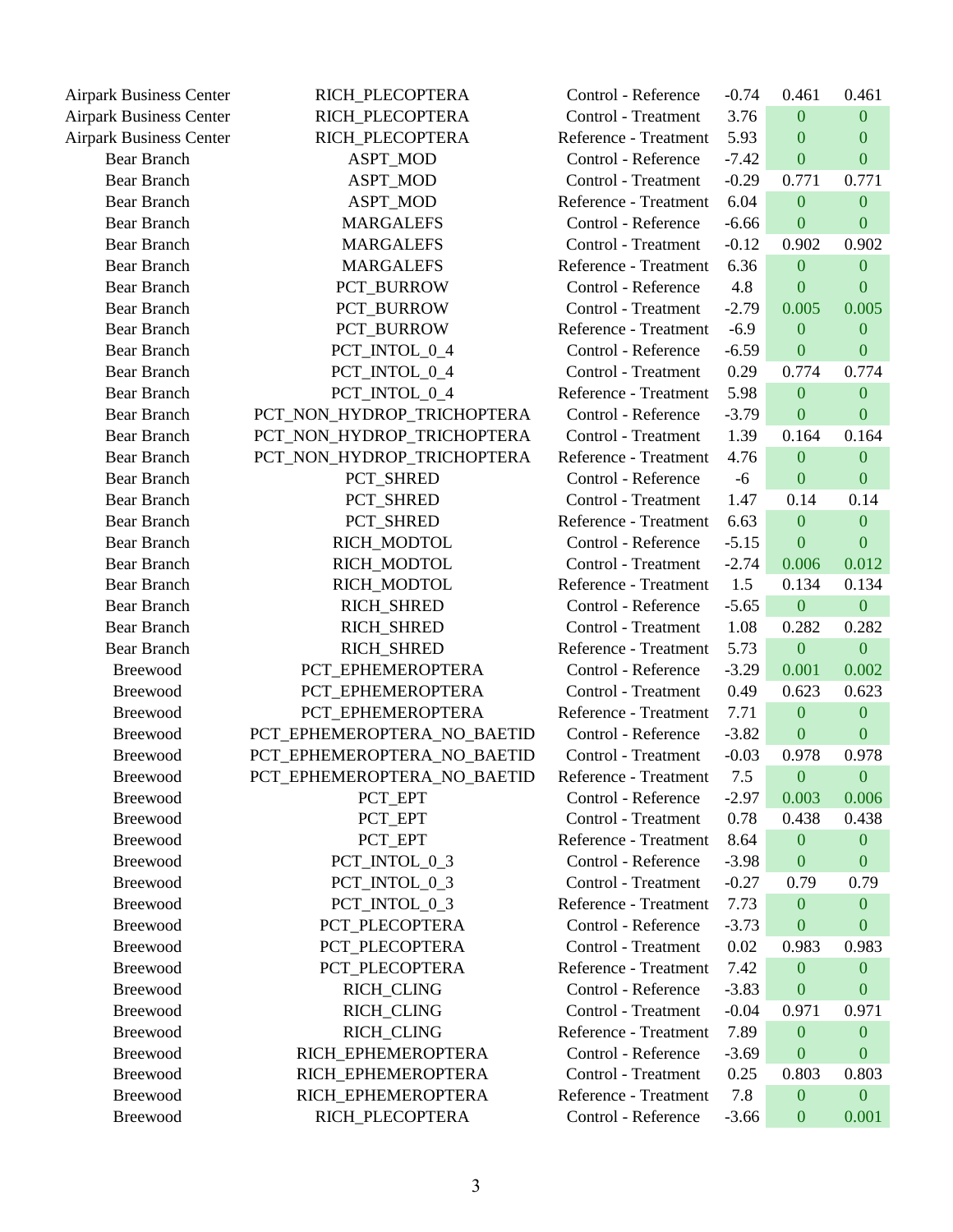| Breewood            | RICH_PLECOPTERA            | Control - Treatment   | 0.07             | 0.944            | 0.944            |
|---------------------|----------------------------|-----------------------|------------------|------------------|------------------|
| Breewood            | RICH_PLECOPTERA            | Reference - Treatment | 7.36             | $\mathbf{0}$     | $\boldsymbol{0}$ |
| <b>Church Creek</b> | ASPT_MOD                   | Control - Reference   | $-4.58$          | $\boldsymbol{0}$ | $\boldsymbol{0}$ |
| <b>Church Creek</b> | ASPT_MOD                   | Control - Treatment   | $-0.79$          | 0.428            | 0.428            |
| <b>Church Creek</b> | ASPT_MOD                   | Reference - Treatment | 5.4              | $\boldsymbol{0}$ | $\boldsymbol{0}$ |
| <b>Church Creek</b> | <b>MARGALEFS</b>           | Control - Reference   | $-5.25$          | $\boldsymbol{0}$ | $\boldsymbol{0}$ |
| <b>Church Creek</b> | <b>MARGALEFS</b>           | Control - Treatment   | $-1.81$          | 0.07             | 0.07             |
| <b>Church Creek</b> | <b>MARGALEFS</b>           | Reference - Treatment | 4.75             | $\mathbf{0}$     | $\boldsymbol{0}$ |
| <b>Church Creek</b> | PCT BURROW                 | Control - Reference   | 4.7              | $\overline{0}$   | $\boldsymbol{0}$ |
| <b>Church Creek</b> | PCT_BURROW                 | Control - Treatment   | 2.52             | 0.012            | 0.012            |
| <b>Church Creek</b> | PCT_BURROW                 | Reference - Treatment | $-2.82$          | 0.005            | 0.01             |
| <b>Church Creek</b> | PCT_INTOL_0_4              | Control - Reference   | $-4.35$          | $\boldsymbol{0}$ | $\boldsymbol{0}$ |
| <b>Church Creek</b> | PCT_INTOL_0_4              | Control - Treatment   | 0.01             | 0.995            | 0.995            |
| <b>Church Creek</b> | PCT_INTOL_0_4              | Reference - Treatment | 5.24             | $\boldsymbol{0}$ | $\boldsymbol{0}$ |
| <b>Church Creek</b> | PCT_NON_HYDROP_TRICHOPTERA | Control - Reference   | $-3.37$          | 0.001            | 0.002            |
| <b>Church Creek</b> | PCT_NON_HYDROP_TRICHOPTERA | Control - Treatment   | $\boldsymbol{0}$ | 1                | $\mathbf{1}$     |
| <b>Church Creek</b> | PCT_NON_HYDROP_TRICHOPTERA | Reference - Treatment | 3.37             | 0.001            | 0.002            |
| <b>Church Creek</b> | PCT_SHRED                  | Control - Reference   | $-4.78$          | $\boldsymbol{0}$ | $\boldsymbol{0}$ |
| <b>Church Creek</b> | PCT_SHRED                  | Control - Treatment   | $-0.71$          | 0.478            | 0.478            |
| <b>Church Creek</b> | PCT_SHRED                  | Reference - Treatment | 5.14             | $\mathbf{0}$     | $\boldsymbol{0}$ |
| <b>Church Creek</b> | RICH_MODTOL                | Control - Reference   | $-4.1$           | $\boldsymbol{0}$ | $\boldsymbol{0}$ |
| <b>Church Creek</b> | RICH_MODTOL                | Control - Treatment   | $-0.78$          | 0.438            | 0.438            |
| <b>Church Creek</b> | RICH_MODTOL                | Reference - Treatment | 1.31             | 0.192            | 0.384            |
| <b>Church Creek</b> | RICH_SHRED                 | Control - Reference   | $-4.37$          | $\boldsymbol{0}$ | $\boldsymbol{0}$ |
| <b>Church Creek</b> | RICH_SHRED                 | Control - Treatment   | $-0.62$          | 0.534            | 0.534            |
| <b>Church Creek</b> | RICH_SHRED                 | Reference - Treatment | 1.62             | 0.106            | 0.212            |
| Moores Run          | ASPT_MOD                   | Control - Reference   | $-4.35$          | $\mathbf{0}$     | $\boldsymbol{0}$ |
| Moores Run          | <b>ASPT_MOD</b>            | Control - Treatment   | 1.19             | 0.236            | 0.236            |
| Moores Run          | ASPT_MOD                   | Reference - Treatment | 8.92             | $\mathbf{0}$     | $\overline{0}$   |
| Moores Run          | <b>MARGALEFS</b>           | Control - Reference   | $-3.51$          | $\boldsymbol{0}$ | 0.001            |
| Moores Run          | <b>MARGALEFS</b>           | Control - Treatment   | 2.21             | 0.027            | 0.027            |
| Moores Run          | <b>MARGALEFS</b>           | Reference - Treatment | 9.52             | $\mathbf{0}$     | $\boldsymbol{0}$ |
| Moores Run          | PCT_BURROW                 | Control - Reference   | 4.48             | $\boldsymbol{0}$ | $\boldsymbol{0}$ |
| Moores Run          | PCT_BURROW                 | Control - Treatment   | $-0.69$          | 0.488            | 0.488            |
| Moores Run          | PCT_BURROW                 | Reference - Treatment | $-8.26$          | $\boldsymbol{0}$ | $\boldsymbol{0}$ |
| Moores Run          | PCT_INTOL_0_4              | Control - Reference   | $-4.16$          | $\boldsymbol{0}$ | $\boldsymbol{0}$ |
| Moores Run          | PCT_INTOL_0_4              | Control - Treatment   | 0.83             | 0.408            | 0.408            |
| Moores Run          | PCT_INTOL_0_4              | Reference - Treatment | 8.11             | $\boldsymbol{0}$ | $\boldsymbol{0}$ |
| Moores Run          | PCT_NON_HYDROP_TRICHOPTERA | Control - Reference   | $-3.37$          | 0.001            | 0.002            |
| Moores Run          | PCT_NON_HYDROP_TRICHOPTERA | Control - Treatment   | 1.26             | 0.208            | 0.208            |
| Moores Run          | PCT_NON_HYDROP_TRICHOPTERA | Reference - Treatment | 7.1              | $\boldsymbol{0}$ | $\boldsymbol{0}$ |
| Moores Run          | PCT_SHRED                  | Control - Reference   | $-3.67$          | $\boldsymbol{0}$ | $\boldsymbol{0}$ |
| Moores Run          | PCT_SHRED                  | Control - Treatment   | 1.47             | 0.142            | 0.142            |
| Moores Run          | PCT_SHRED                  | Reference - Treatment | 8.25             | $\boldsymbol{0}$ | $\boldsymbol{0}$ |
| Moores Run          | RICH_MODTOL                | Control - Reference   | $-2.57$          | 0.01             | 0.01             |
| Moores Run          | RICH_MODTOL                | Control - Treatment   | 3.02             | 0.002            | 0.005            |
| Moores Run          | RICH_MODTOL                | Reference - Treatment | 8.62             | $\boldsymbol{0}$ | $\boldsymbol{0}$ |
| Moores Run          | RICH_SHRED                 | Control - Reference   | $-4.03$          | $\boldsymbol{0}$ | $\boldsymbol{0}$ |
| Moores Run          | RICH_SHRED                 | Control - Treatment   | 1.07             | 0.286            | 0.286            |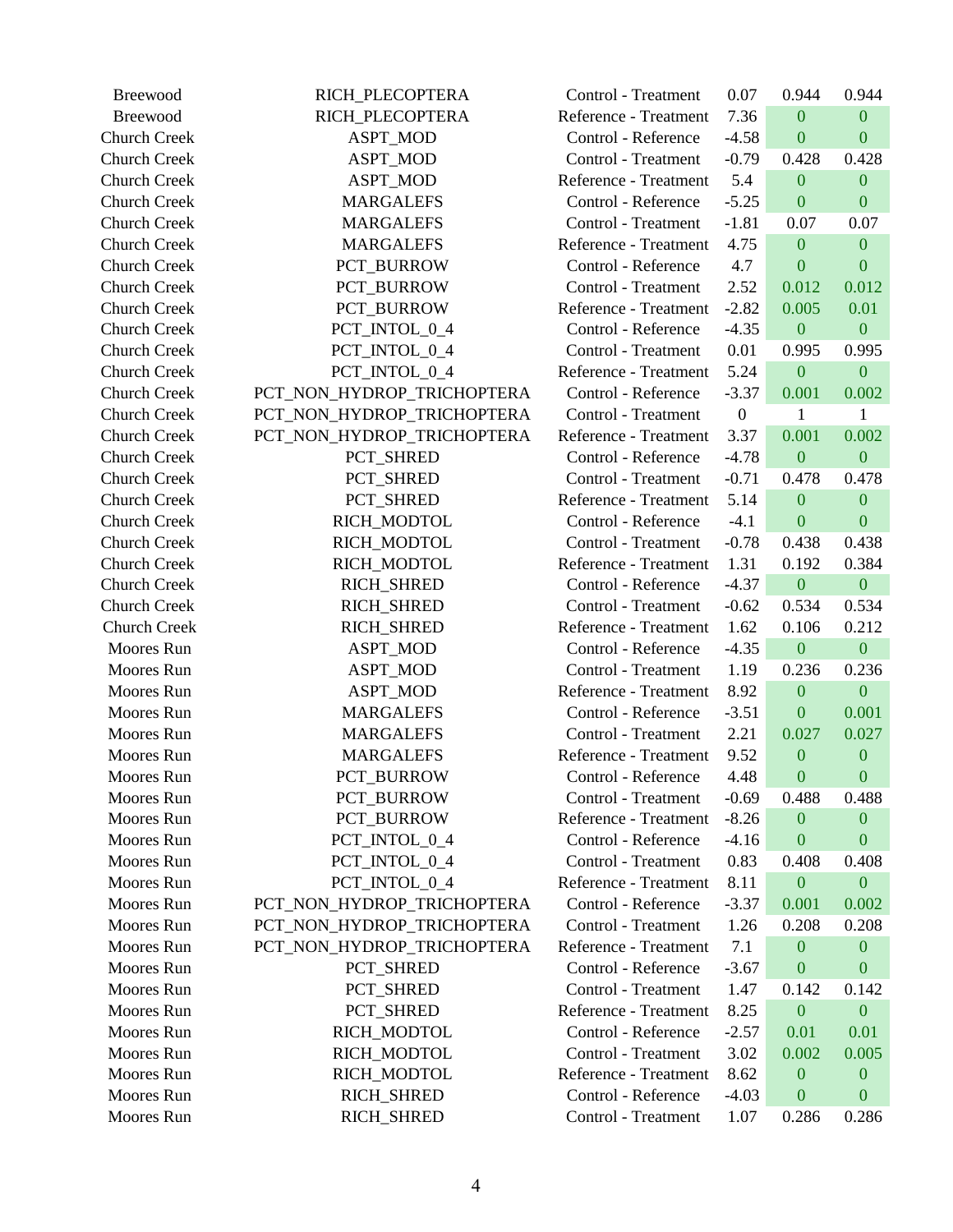| Moores Run      | RICH_SHRED                  | Reference - Treatment | 8.05    | $\mathbf{0}$     | $\mathbf{0}$     |
|-----------------|-----------------------------|-----------------------|---------|------------------|------------------|
| Peter Pan Run   | PCT_EPHEMEROPTERA           | Control - Reference   | $-5.24$ | $\theta$         | $\mathbf{0}$     |
| Peter Pan Run   | PCT_EPHEMEROPTERA           | Control - Treatment   | 2.26    | 0.024            | 0.024            |
| Peter Pan Run   | PCT_EPHEMEROPTERA           | Reference - Treatment | 11.16   | $\overline{0}$   | $\boldsymbol{0}$ |
| Peter Pan Run   | PCT_EPHEMEROPTERA_NO_BAETID | Control - Reference   | $-4.64$ | $\mathbf{0}$     | $\mathbf{0}$     |
| Peter Pan Run   | PCT_EPHEMEROPTERA_NO_BAETID | Control - Treatment   | 2.99    | 0.003            | 0.003            |
| Peter Pan Run   | PCT_EPHEMEROPTERA_NO_BAETID | Reference - Treatment | 11.36   | $\mathbf{0}$     | $\mathbf{0}$     |
| Peter Pan Run   | PCT_EPT                     | Control - Reference   | $-5.17$ | $\boldsymbol{0}$ | $\mathbf{0}$     |
| Peter Pan Run   | PCT_EPT                     | Control - Treatment   | 2.64    | 0.008            | 0.008            |
| Peter Pan Run   | PCT_EPT                     | Reference - Treatment | 12.06   | $\mathbf{0}$     | $\mathbf{0}$     |
| Peter Pan Run   | PCT_INTOL_0_3               | Control - Reference   | $-4.64$ | $\mathbf{0}$     | $\overline{0}$   |
| Peter Pan Run   | PCT_INTOL_0_3               | Control - Treatment   | 3.07    | 0.002            | 0.002            |
| Peter Pan Run   | PCT_INTOL_0_3               | Reference - Treatment | 11.95   | $\mathbf{0}$     | $\boldsymbol{0}$ |
| Peter Pan Run   | PCT_PLECOPTERA              | Control - Reference   | $-0.66$ | 0.511            | 0.511            |
| Peter Pan Run   | PCT PLECOPTERA              | Control - Treatment   | 4.14    | $\boldsymbol{0}$ | $\mathbf{0}$     |
| Peter Pan Run   | PCT_PLECOPTERA              | Reference - Treatment | 7.53    | $\mathbf{0}$     | $\mathbf{0}$     |
| Peter Pan Run   | <b>RICH_CLING</b>           | Control - Reference   | $-2.74$ | 0.006            | 0.006            |
| Peter Pan Run   | RICH_CLING                  | Control - Treatment   | 4.34    | $\boldsymbol{0}$ | $\mathbf{0}$     |
| Peter Pan Run   | RICH_CLING                  | Reference - Treatment | 10.6    | $\mathbf{0}$     | $\mathbf{0}$     |
| Peter Pan Run   | RICH_EPHEMEROPTERA          | Control - Reference   | $-4.16$ | $\mathbf{0}$     | $\mathbf{0}$     |
| Peter Pan Run   | RICH EPHEMEROPTERA          | Control - Treatment   | 0.91    | 0.365            | 0.365            |
| Peter Pan Run   | RICH_EPHEMEROPTERA          | Reference - Treatment | 7.37    | $\boldsymbol{0}$ | $\mathbf{0}$     |
| Peter Pan Run   | RICH_PLECOPTERA             | Control - Reference   | $-1$    | 0.318            | 0.318            |
| Peter Pan Run   | RICH_PLECOPTERA             | Control - Treatment   | 3.8     | $\mathbf{0}$     | $\mathbf{0}$     |
| Peter Pan Run   | RICH_PLECOPTERA             | Reference - Treatment | 7.14    | $\mathbf{0}$     | $\Omega$         |
| Red Hill Branch | PCT_EPHEMEROPTERA           | Control - Reference   | $-6.15$ | $\boldsymbol{0}$ | $\mathbf{0}$     |
| Red Hill Branch | PCT_EPHEMEROPTERA           | Control - Treatment   | 2.44    | 0.015            | 0.015            |
| Red Hill Branch | PCT_EPHEMEROPTERA           | Reference - Treatment | 6.52    | $\boldsymbol{0}$ | $\mathbf{0}$     |
| Red Hill Branch | PCT_EPHEMEROPTERA_NO_BAETID | Control - Reference   | $-6.02$ | $\mathbf{0}$     | $\mathbf{0}$     |
| Red Hill Branch | PCT_EPHEMEROPTERA_NO_BAETID | Control - Treatment   | 2.36    | 0.018            | 0.018            |
| Red Hill Branch | PCT_EPHEMEROPTERA_NO_BAETID | Reference - Treatment | 6.35    | $\boldsymbol{0}$ | $\boldsymbol{0}$ |
| Red Hill Branch | PCT_EPT                     | Control - Reference   | $-6.44$ | $\mathbf{0}$     | $\mathbf{0}$     |
| Red Hill Branch | PCT EPT                     | Control - Treatment   | 2.8     | 0.005            | 0.005            |
| Red Hill Branch | PCT_EPT                     | Reference - Treatment | 8.29    | $\overline{0}$   | $\mathbf{0}$     |
| Red Hill Branch | PCT_INTOL_0_3               | Control - Reference   | $-6.33$ | $\bf{0}$         | $\boldsymbol{0}$ |
| Red Hill Branch | PCT_INTOL_0_3               | Control - Treatment   | 3.37    | 0.001            | 0.001            |
| Red Hill Branch | PCT_INTOL_0_3               | Reference - Treatment | 8.66    | $\boldsymbol{0}$ | $\boldsymbol{0}$ |
| Red Hill Branch | PCT_PLECOPTERA              | Control - Reference   | $-2.71$ | 0.007            | 0.007            |
| Red Hill Branch | PCT_PLECOPTERA              | Control - Treatment   | 4.25    | $\mathbf{0}$     | $\mathbf{0}$     |
| Red Hill Branch | PCT_PLECOPTERA              | Reference - Treatment | 6.44    | $\bf{0}$         | 0                |
| Red Hill Branch | RICH_CLING                  | Control - Reference   | $-5.17$ | $\bf{0}$         | 0                |
| Red Hill Branch | RICH_CLING                  | Control - Treatment   | 3.79    | $\boldsymbol{0}$ | 0                |
| Red Hill Branch | RICH_CLING                  | Reference - Treatment | 8.34    | 0                | 0                |
| Red Hill Branch | RICH_EPHEMEROPTERA          | Control - Reference   | $-5.18$ | $\bf{0}$         | $\boldsymbol{0}$ |
| Red Hill Branch | RICH_EPHEMEROPTERA          | Control - Treatment   | 2.57    | 0.01             | 0.01             |
| Red Hill Branch | RICH_EPHEMEROPTERA          | Reference - Treatment | 6.13    | $\boldsymbol{0}$ | $\mathbf{0}$     |
| Red Hill Branch | RICH_PLECOPTERA             | Control - Reference   | $-3.58$ | $\boldsymbol{0}$ | $\mathbf{0}$     |
| Red Hill Branch | RICH_PLECOPTERA             | Control - Treatment   | 3.59    | $\mathbf{0}$     | 0.001            |
| Red Hill Branch | RICH_PLECOPTERA             | Reference - Treatment | 6.26    | $\boldsymbol{0}$ | $\boldsymbol{0}$ |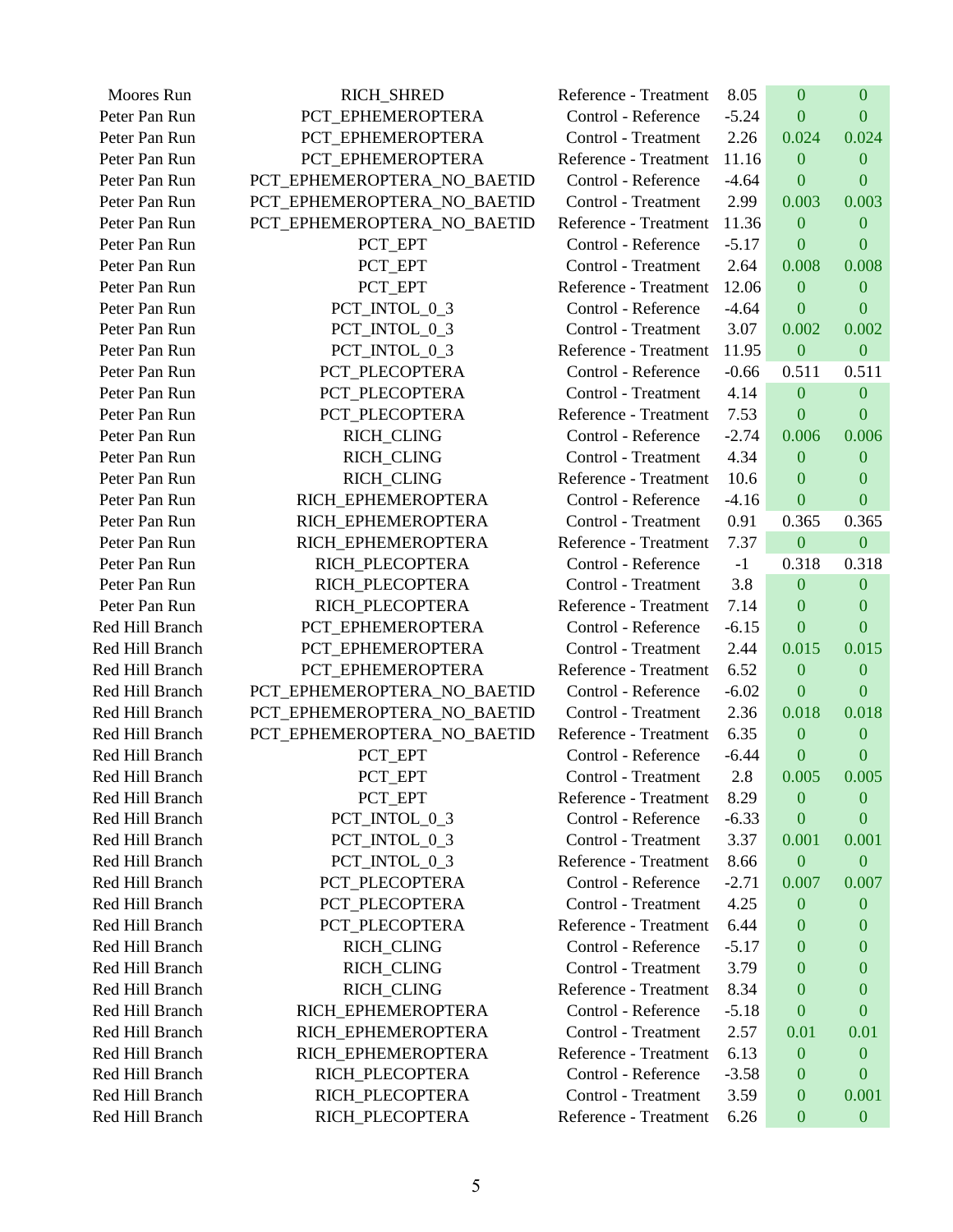| <b>Scotts Level Branch</b> | PCT_EPHEMEROPTERA           | Control - Reference   | $-5.3$  | $\mathbf{0}$     | $\overline{0}$   |
|----------------------------|-----------------------------|-----------------------|---------|------------------|------------------|
| <b>Scotts Level Branch</b> | PCT_EPHEMEROPTERA           | Control - Treatment   | 4.43    | $\mathbf{0}$     | $\boldsymbol{0}$ |
| <b>Scotts Level Branch</b> | PCT_EPHEMEROPTERA           | Reference - Treatment | 12.16   | $\mathbf{0}$     | $\overline{0}$   |
| <b>Scotts Level Branch</b> | PCT_EPHEMEROPTERA_NO_BAETID | Control - Reference   | $-5.34$ | $\mathbf{0}$     | $\overline{0}$   |
| <b>Scotts Level Branch</b> | PCT_EPHEMEROPTERA_NO_BAETID | Control - Treatment   | 4.48    | $\boldsymbol{0}$ | $\boldsymbol{0}$ |
| <b>Scotts Level Branch</b> | PCT_EPHEMEROPTERA_NO_BAETID | Reference - Treatment | 11.95   | $\mathbf{0}$     | $\overline{0}$   |
| <b>Scotts Level Branch</b> | PCT_EPT                     | Control - Reference   | $-4.6$  | $\overline{0}$   | $\boldsymbol{0}$ |
| <b>Scotts Level Branch</b> | PCT_EPT                     | Control - Treatment   | 5.81    | $\mathbf{0}$     | $\mathbf{0}$     |
| <b>Scotts Level Branch</b> | PCT_EPT                     | Reference - Treatment | 14.76   | $\mathbf{0}$     | $\boldsymbol{0}$ |
| <b>Scotts Level Branch</b> | PCT_INTOL_0_3               | Control - Reference   | $-4.73$ | $\theta$         | $\overline{0}$   |
| <b>Scotts Level Branch</b> | PCT_INTOL_0_3               | Control - Treatment   | 5.88    | $\overline{0}$   | $\overline{0}$   |
| <b>Scotts Level Branch</b> | PCT_INTOL_0_3               | Reference - Treatment | 14.65   | $\mathbf{0}$     | $\boldsymbol{0}$ |
| <b>Scotts Level Branch</b> | PCT_PLECOPTERA              | Control - Reference   | $-2.36$ | 0.018            | 0.018            |
| <b>Scotts Level Branch</b> | PCT_PLECOPTERA              | Control - Treatment   | 6.58    | $\boldsymbol{0}$ | $\boldsymbol{0}$ |
| <b>Scotts Level Branch</b> | PCT_PLECOPTERA              | Reference - Treatment | 11.06   | $\mathbf{0}$     | $\overline{0}$   |
| <b>Scotts Level Branch</b> | RICH_CLING                  | Control - Reference   | $-3.64$ | $\boldsymbol{0}$ | $\boldsymbol{0}$ |
| <b>Scotts Level Branch</b> | RICH_CLING                  | Control - Treatment   | 6.67    | $\theta$         | $\overline{0}$   |
| <b>Scotts Level Branch</b> | RICH_CLING                  | Reference - Treatment | 14.16   | $\mathbf{0}$     | $\overline{0}$   |
| <b>Scotts Level Branch</b> | RICH_EPHEMEROPTERA          | Control - Reference   | $-4.45$ | $\mathbf{0}$     | $\boldsymbol{0}$ |
| <b>Scotts Level Branch</b> | RICH_EPHEMEROPTERA          | Control - Treatment   | 5.14    | $\mathbf{0}$     | $\boldsymbol{0}$ |
| <b>Scotts Level Branch</b> | RICH_EPHEMEROPTERA          | Reference - Treatment | 12.05   | $\mathbf{0}$     | $\mathbf{0}$     |
| <b>Scotts Level Branch</b> | RICH_PLECOPTERA             | Control - Reference   | $-3.08$ | 0.002            | 0.002            |
| <b>Scotts Level Branch</b> | RICH_PLECOPTERA             | Control - Treatment   | 6.17    | $\boldsymbol{0}$ | $\boldsymbol{0}$ |
| <b>Scotts Level Branch</b> | RICH_PLECOPTERA             | Reference - Treatment | 11.43   | $\mathbf{0}$     | $\boldsymbol{0}$ |
| Stewart-April Lane         | PCT_EPHEMEROPTERA           | Control - Reference   | $-2.48$ | 0.013            | 0.026            |
| Stewart-April Lane         | PCT_EPHEMEROPTERA           | Control - Treatment   | 0.44    | 0.659            | 0.659            |
| Stewart-April Lane         | PCT_EPHEMEROPTERA           | Reference - Treatment | 13.61   | $\mathbf{0}$     | $\boldsymbol{0}$ |
| Stewart-April Lane         | PCT_EPHEMEROPTERA_NO_BAETID | Control - Reference   | $-2.56$ | 0.011            | 0.021            |
| Stewart-April Lane         | PCT_EPHEMEROPTERA_NO_BAETID | Control - Treatment   | 0.23    | 0.821            | 0.821            |
| Stewart-April Lane         | PCT_EPHEMEROPTERA_NO_BAETID | Reference - Treatment | 12.84   | $\mathbf{0}$     | $\boldsymbol{0}$ |
| Stewart-April Lane         | PCT_EPT                     | Control - Reference   | $-2.43$ | 0.015            | 0.03             |
| Stewart-April Lane         | PCT_EPT                     | Control - Treatment   | 0.47    | 0.636            | 0.636            |
| Stewart-April Lane         | PCT_EPT                     | Reference - Treatment | 13.65   | $\mathbf{0}$     | $\boldsymbol{0}$ |
| Stewart-April Lane         | PCT_INTOL_0_3               | Control - Reference   | $-2.09$ | 0.036            | 0.073            |
| Stewart-April Lane         | PCT_INTOL_0_3               | Control - Treatment   | 0.81    | 0.415            | 0.415            |
| Stewart-April Lane         | PCT_INTOL_0_3               | Reference - Treatment | 13.67   | $\boldsymbol{0}$ | $\boldsymbol{0}$ |
| Stewart-April Lane         | PCT_PLECOPTERA              | Control - Reference   | 0.06    | 0.955            | 0.955            |
| Stewart-April Lane         | PCT_PLECOPTERA              | Control - Treatment   | 2.44    | 0.015            | 0.029            |
| Stewart-April Lane         | PCT_PLECOPTERA              | Reference - Treatment | 10.89   | $\boldsymbol{0}$ | $\boldsymbol{0}$ |
| Stewart-April Lane         | RICH_CLING                  | Control - Reference   | $-2.14$ | 0.032            | 0.065            |
| Stewart-April Lane         | RICH_CLING                  | Control - Treatment   | 0.42    | 0.674            | 0.674            |
| Stewart-April Lane         | RICH_CLING                  | Reference - Treatment | 11.59   | $\boldsymbol{0}$ | $\boldsymbol{0}$ |
| Stewart-April Lane         | RICH_EPHEMEROPTERA          | Control - Reference   | $-1.64$ | 0.101            | 0.202            |
| Stewart-April Lane         | RICH_EPHEMEROPTERA          | Control - Treatment   | 0.66    | 0.511            | 0.511            |
| Stewart-April Lane         | RICH_EPHEMEROPTERA          | Reference - Treatment | 10.02   | $\boldsymbol{0}$ | $\boldsymbol{0}$ |
| Stewart-April Lane         | RICH_PLECOPTERA             | Control - Reference   | $-1.78$ | 0.075            | 0.149            |
| Stewart-April Lane         | RICH_PLECOPTERA             | Control - Treatment   | 0.81    | 0.417            | 0.417            |
| Stewart-April Lane         | RICH_PLECOPTERA             | Reference - Treatment | 11.26   | $\boldsymbol{0}$ | $\boldsymbol{0}$ |
|                            |                             |                       |         |                  |                  |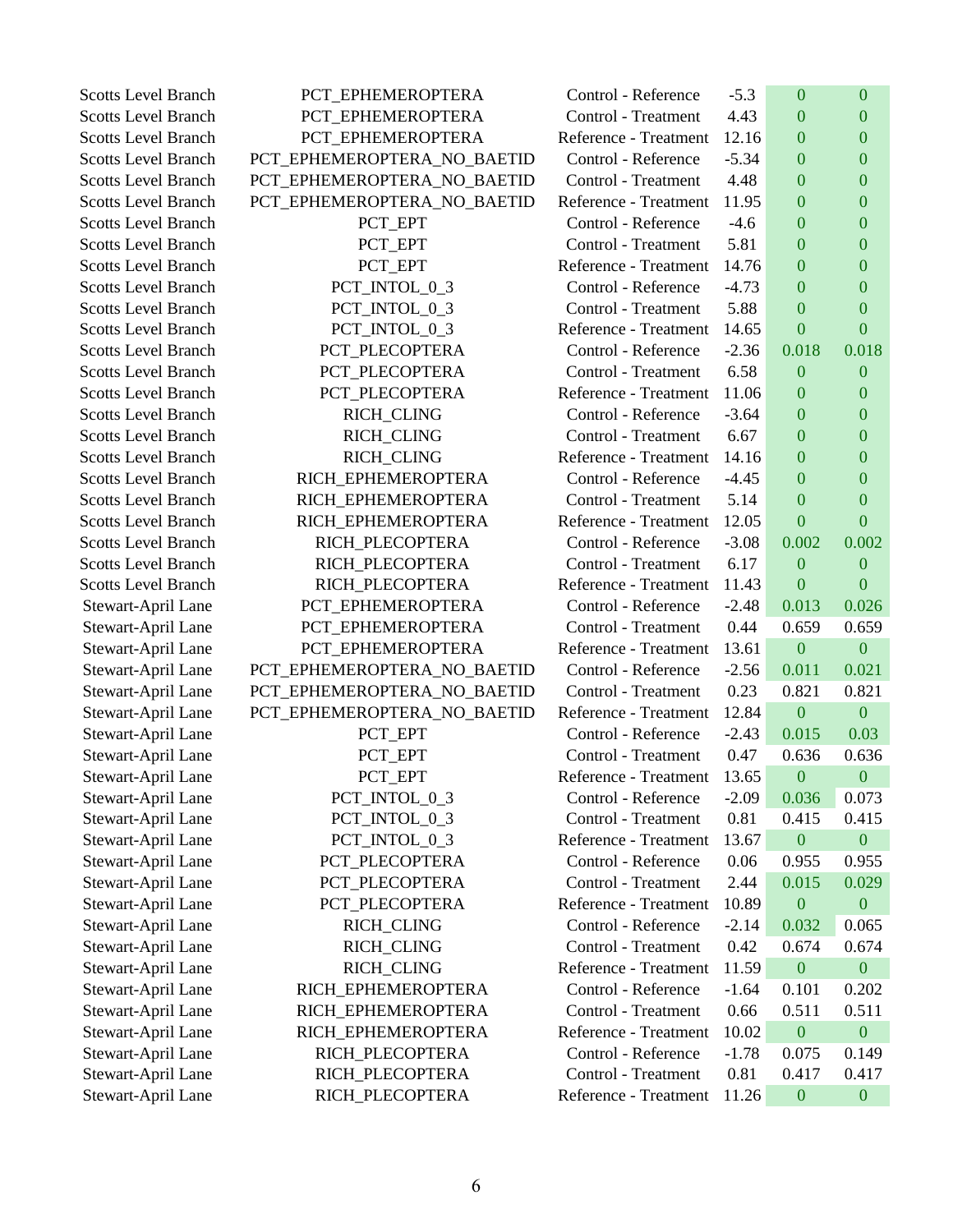### *Table A3. Habitat metrics comparisons.*

| MS4                            | <b>Metric</b>  | Comparison            | Z        | P.unadj | P.adj |
|--------------------------------|----------------|-----------------------|----------|---------|-------|
| Acton/Hamilton                 | <b>BANKS</b>   | Control - Reference   | 0.469    | 0.639   | 0.639 |
| Acton/Hamilton                 | <b>BANKS</b>   | Control - Treatment   | $-1.942$ | 0.052   | 0.104 |
| Acton/Hamilton                 | <b>BANKS</b>   | Reference - Treatment | $-2.498$ | 0.012   | 0.037 |
| Acton/Hamilton                 | EPI_SUB        | Control - Reference   | $-3.226$ | 0.001   | 0.004 |
| Acton/Hamilton                 | EPI_SUB        | Control - Treatment   | $-3.022$ | 0.003   | 0.005 |
| Acton/Hamilton                 | EPI_SUB        | Reference - Treatment | $-0.460$ | 0.645   | 0.645 |
| <b>Airpark Business Center</b> | EPI_SUB        | Control - Reference   | $-2.948$ | 0.003   | 0.006 |
| <b>Airpark Business Center</b> | EPI_SUB        | Control - Treatment   | 1.744    | 0.081   | 0.081 |
| <b>Airpark Business Center</b> | EPI_SUB        | Reference - Treatment | 6.452    | 0.000   | 0.000 |
| <b>Airpark Business Center</b> | <b>RIFF</b>    | Control - Reference   | $-3.790$ | 0.000   | 0.000 |
| <b>Airpark Business Center</b> | <b>RIFF</b>    | Control - Treatment   | 1.209    | 0.227   | 0.227 |
| <b>Airpark Business Center</b> | <b>RIFF</b>    | Reference - Treatment | 5.026    | 0.000   | 0.000 |
| Bear Branch                    | <b>BANKS</b>   | Control - Reference   | 1.221    | 0.222   | 0.222 |
| <b>Bear Branch</b>             | <b>BANKS</b>   | Control - Treatment   | 2.954    | 0.003   | 0.009 |
| <b>Bear Branch</b>             | <b>BANKS</b>   | Reference - Treatment | 1.733    | 0.083   | 0.166 |
| <b>Bear Branch</b>             | <b>BANKV</b>   | Control - Reference   | 0.783    | 0.434   | 0.434 |
| <b>Bear Branch</b>             | <b>BANKV</b>   | Control - Treatment   | 2.231    | 0.026   | 0.077 |
| <b>Bear Branch</b>             | <b>BANKV</b>   | Reference - Treatment | 1.617    | 0.106   | 0.212 |
| <b>Bear Branch</b>             | <b>CH_ALT</b>  | Control - Reference   | $-0.320$ | 0.749   | 0.749 |
| <b>Bear Branch</b>             | CH_ALT         | Control - Treatment   | 1.830    | 0.067   | 0.134 |
| <b>Bear Branch</b>             | CH_ALT         | Reference - Treatment | 2.499    | 0.012   | 0.037 |
| <b>Bear Branch</b>             | EPI_SUB        | Control - Reference   | $-3.370$ | 0.001   | 0.002 |
| <b>Bear Branch</b>             | EPI_SUB        | Control - Treatment   | $-2.612$ | 0.009   | 0.018 |
| <b>Bear Branch</b>             | EPI_SUB        | Reference - Treatment | 1.277    | 0.201   | 0.201 |
| <b>Bear Branch</b>             | <b>FLOW</b>    | Control - Reference   | 1.646    | 0.100   | 0.100 |
| <b>Bear Branch</b>             | <b>FLOW</b>    | Control - Treatment   | 3.460    | 0.001   | 0.002 |
| <b>Bear Branch</b>             | <b>FLOW</b>    | Reference - Treatment | 1.978    | 0.048   | 0.096 |
| <b>Bear Branch</b>             | <b>SED</b>     | Control - Reference   | $-0.599$ | 0.549   | 0.549 |
| <b>Bear Branch</b>             | <b>SED</b>     | Control - Treatment   | 2.841    | 0.004   | 0.009 |
| <b>Bear Branch</b>             | <b>SED</b>     | Reference - Treatment | 3.892    | 0.000   | 0.000 |
| Breewood                       | <b>BANKS</b>   | Control - Reference   | $-0.269$ | 0.788   | 0.788 |
| Breewood                       | <b>BANKS</b>   | Control - Treatment   | 3.570    | 0.000   | 0.001 |
| Breewood                       | <b>BANKS</b>   | Reference - Treatment | 5.579    | 0.000   | 0.000 |
| Breewood                       | <b>BANKV</b>   | Control - Reference   | $-3.066$ | 0.002   | 0.004 |
| Breewood                       | <b>BANKV</b>   | Control - Treatment   | 0.963    | 0.335   | 0.335 |
| Breewood                       | <b>BANKV</b>   | Reference - Treatment | 6.959    | 0.000   | 0.000 |
| Breewood                       | <b>CH_ALT</b>  | Control - Reference   | $-1.819$ | 0.069   | 0.069 |
| Breewood                       | <b>CH_ALT</b>  | Control - Treatment   | 2.209    | 0.027   | 0.054 |
| Breewood                       | <b>CH_ALT</b>  | Reference - Treatment | 7.320    | 0.000   | 0.000 |
| Breewood                       | <b>EMBED</b>   | Control - Reference   | $-1.131$ | 0.258   | 0.258 |
| Breewood                       | <b>EMBED</b>   | Control - Treatment   | 3.500    | 0.000   | 0.001 |
| Breewood                       | <b>EMBED</b>   | Reference - Treatment | 7.243    | 0.000   | 0.000 |
| Breewood                       | EPI_SUB        | Control - Reference   | $-5.638$ | 0.000   | 0.000 |
| Breewood                       | <b>EPI_SUB</b> | Control - Treatment   | $-0.240$ | 0.810   | 0.810 |
| Breewood                       | <b>EPI_SUB</b> | Reference - Treatment | 7.120    | 0.000   | 0.000 |
| Breewood                       | <b>FLOW</b>    | Control - Reference   | $-3.498$ | 0.000   | 0.001 |
| Breewood                       | <b>FLOW</b>    | Control - Treatment   | $-0.066$ | 0.947   | 0.947 |
| Breewood                       | <b>FLOW</b>    | Reference - Treatment | 5.752    | 0.000   | 0.000 |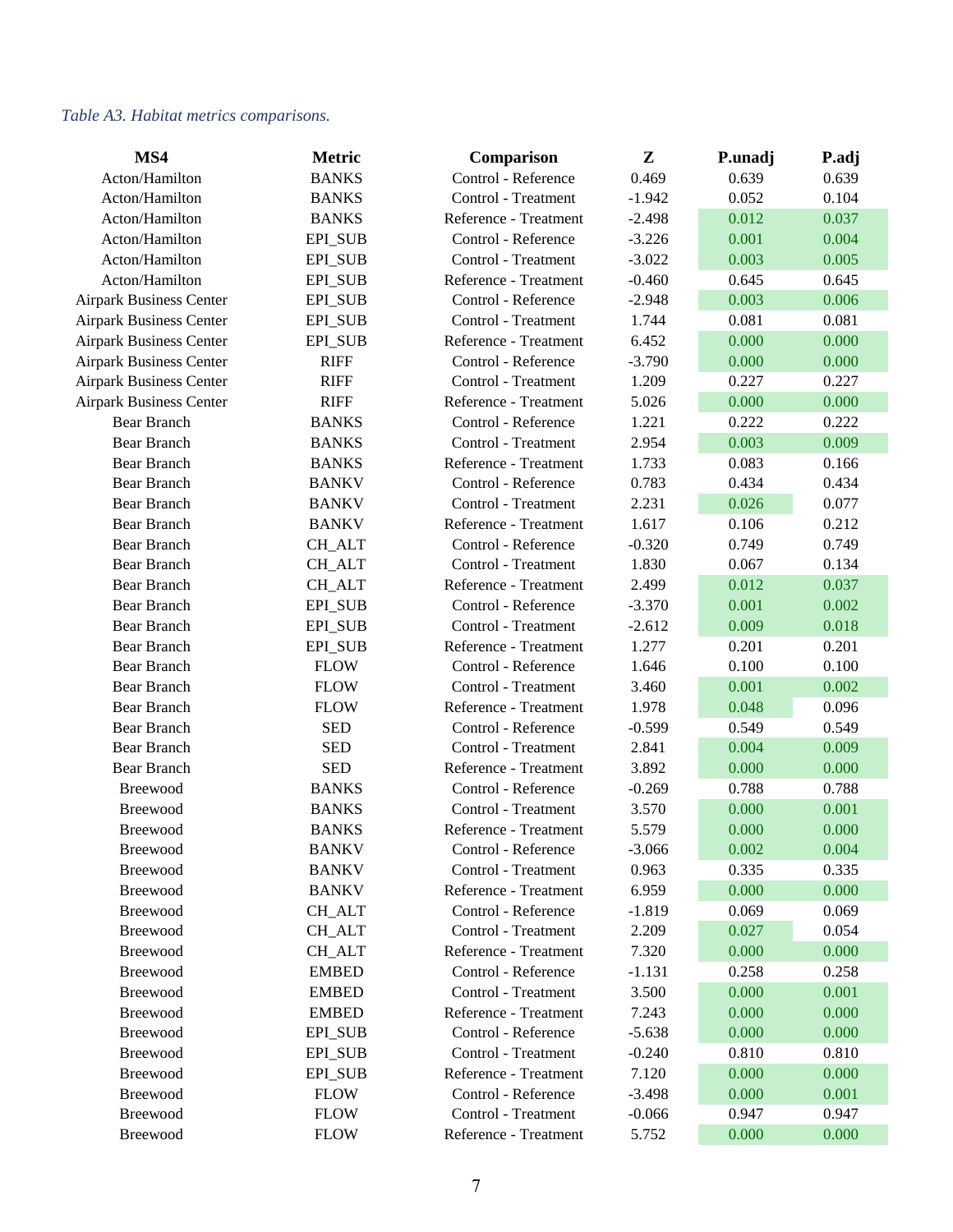| <b>Breewood</b>     | <b>RIFF</b>    | Control - Reference   | $-1.270$ | 0.204 | 0.204 |
|---------------------|----------------|-----------------------|----------|-------|-------|
| <b>Breewood</b>     | <b>RIFF</b>    | Control - Treatment   | 2.029    | 0.042 | 0.085 |
| Breewood            | <b>RIFF</b>    | Reference - Treatment | 5.794    | 0.000 | 0.000 |
| <b>Breewood</b>     | <b>SED</b>     | Control - Reference   | $-1.845$ | 0.065 | 0.065 |
| <b>Breewood</b>     | <b>SED</b>     | Control - Treatment   | 1.896    | 0.058 | 0.116 |
| Breewood            | <b>SED</b>     | Reference - Treatment | 6.773    | 0.000 | 0.000 |
| <b>Church Creek</b> | <b>EPI_SUB</b> | Control - Reference   | $-1.146$ | 0.252 | 0.504 |
| <b>Church Creek</b> | EPI_SUB        | Control - Treatment   | 0.284    | 0.776 | 0.776 |
| <b>Church Creek</b> | EPI_SUB        | Reference - Treatment | 3.142    | 0.002 | 0.005 |
| Moore's Run         | <b>BANKS</b>   | Control - Reference   | 0.760    | 0.447 | 0.894 |
| Moores Run          | <b>BANKS</b>   | Control - Treatment   | $-0.161$ | 0.872 | 0.872 |
| Moores Run          | <b>BANKS</b>   | Reference - Treatment | $-1.481$ | 0.139 | 0.416 |
| Moores Run          | <b>CH_ALT</b>  | Control - Reference   | 1.910    | 0.056 | 0.112 |
| Moores Run          | <b>CH_ALT</b>  | Control - Treatment   | 2.470    | 0.014 | 0.041 |
| Moores Run          | <b>CH_ALT</b>  | Reference - Treatment | 1.249    | 0.211 | 0.211 |
| Moores Run          | EPI_SUB        | Control - Reference   | $-2.223$ | 0.026 | 0.052 |
| Moores Run          | EPI_SUB        | Control - Treatment   | $-1.356$ | 0.175 | 0.175 |
| Moores Run          | <b>EPI_SUB</b> | Reference - Treatment | 2.374    | 0.018 | 0.053 |
| Moores Run          | <b>SED</b>     | Control - Reference   | $-0.715$ | 0.475 | 0.475 |
| Moores Run          | <b>SED</b>     | Control - Treatment   | $-1.806$ | 0.071 | 0.213 |
| Moores Run          | <b>SED</b>     | Reference - Treatment | $-1.783$ | 0.075 | 0.149 |
| Peter Pan Run       | <b>BANKS</b>   | Control - Reference   | $-3.937$ | 0.000 | 0.000 |
| Peter Pan Run       | <b>BANKS</b>   | Control - Treatment   | 1.150    | 0.250 | 0.250 |
| Peter Pan Run       | <b>BANKS</b>   | Reference - Treatment | 8.787    | 0.000 | 0.000 |
| Peter Pan Run       | <b>BANKV</b>   | Control - Reference   | $-2.597$ | 0.009 | 0.019 |
| Peter Pan Run       | <b>BANKV</b>   | Control - Treatment   | 0.791    | 0.429 | 0.429 |
| Peter Pan Run       | <b>BANKV</b>   | Reference - Treatment | 5.830    | 0.000 | 0.000 |
| Peter Pan Run       | CH_ALT         | Control - Reference   | $-2.875$ | 0.004 | 0.012 |
| Peter Pan Run       | <b>CH_ALT</b>  | Control - Treatment   | $-0.845$ | 0.398 | 0.398 |
| Peter Pan Run       | <b>CH_ALT</b>  | Reference - Treatment | 2.328    | 0.020 | 0.040 |
| Peter Pan Run       | <b>EMBED</b>   | Control - Reference   | $-1.948$ | 0.051 | 0.051 |
| Peter Pan Run       | <b>EMBED</b>   | Control - Treatment   | 2.671    | 0.008 | 0.015 |
| Peter Pan Run       | <b>EMBED</b>   | Reference - Treatment | 8.426    | 0.000 | 0.000 |
| Peter Pan Run       | <b>EPI_SUB</b> | Control - Reference   | $-1.774$ | 0.076 | 0.076 |
| Peter Pan Run       | EPI_SUB        | Control - Treatment   | 3.887    | 0.000 | 0.000 |
| Peter Pan Run       | <b>EPI_SUB</b> | Reference - Treatment | 13.818   | 0.000 | 0.000 |
| Peter Pan Run       | <b>FLOW</b>    | Control - Reference   | $-2.899$ | 0.004 | 0.007 |
| Peter Pan Run       | <b>FLOW</b>    | Control - Treatment   | $-0.375$ | 0.708 | 0.708 |
| Peter Pan Run       | <b>FLOW</b>    | Reference - Treatment | 3.998    | 0.000 | 0.000 |
| Peter Pan Run       | <b>RIFF</b>    | Control - Reference   | $-2.789$ | 0.005 | 0.005 |
| Peter Pan Run       | <b>RIFF</b>    | Control - Treatment   | 2.913    | 0.004 | 0.007 |
| Peter Pan Run       | <b>RIFF</b>    | Reference - Treatment | 12.101   | 0.000 | 0.000 |
| Peter Pan Run       | <b>SED</b>     | Control - Reference   | $-2.844$ | 0.004 | 0.009 |
| Peter Pan Run       | <b>SED</b>     | Control - Treatment   | 0.777    | 0.437 | 0.437 |
| Peter Pan Run       | <b>SED</b>     | Reference - Treatment | 6.388    | 0.000 | 0.000 |
| Red Hill Branch     | <b>BANKS</b>   | Control - Reference   | $-3.996$ | 0.000 | 0.000 |
| Red Hill Branch     | <b>BANKS</b>   | Control - Treatment   | 0.441    | 0.659 | 0.659 |
| Red Hill Branch     | <b>BANKS</b>   | Reference - Treatment | 3.561    | 0.000 | 0.001 |
| Red Hill Branch     | <b>CH_ALT</b>  | Control - Reference   | $-3.434$ | 0.001 | 0.002 |
| Red Hill Branch     | <b>CH_ALT</b>  | Control - Treatment   | $-0.777$ | 0.437 | 0.437 |
| Red Hill Branch     | CH_ALT         | Reference - Treatment | 1.529    | 0.126 | 0.253 |
| Red Hill Branch     | <b>EMBED</b>   | Control - Reference   | $-2.279$ | 0.023 | 0.045 |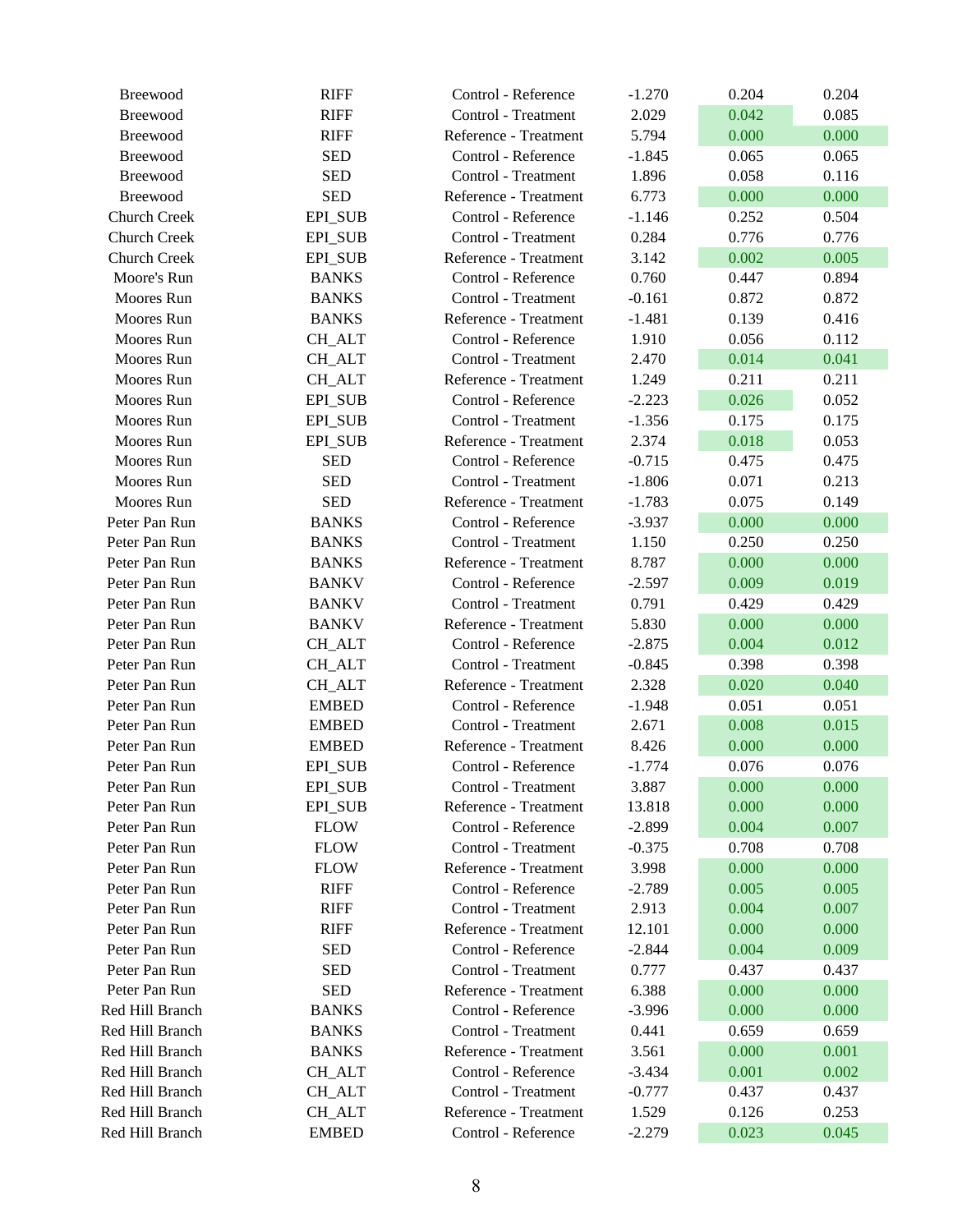| Red Hill Branch            | <b>EMBED</b>   | Control - Treatment   | 1.635    | 0.102 | 0.102 |
|----------------------------|----------------|-----------------------|----------|-------|-------|
| Red Hill Branch            | <b>EMBED</b>   | Reference - Treatment | 5.217    | 0.000 | 0.000 |
| Red Hill Branch            | EPI_SUB        | Control - Reference   | $-3.909$ | 0.000 | 0.000 |
| Red Hill Branch            | <b>EPI_SUB</b> | Control - Treatment   | 1.558    | 0.119 | 0.119 |
| Red Hill Branch            | EPI_SUB        | Reference - Treatment | 8.979    | 0.000 | 0.000 |
| Red Hill Branch            | <b>RIFF</b>    | Control - Reference   | $-5.645$ | 0.000 | 0.000 |
| Red Hill Branch            | <b>RIFF</b>    | Control - Treatment   | $-0.029$ | 0.977 | 0.977 |
| Red Hill Branch            | <b>RIFF</b>    | Reference - Treatment | 6.696    | 0.000 | 0.000 |
| <b>Scotts Level Branch</b> | <b>BANKS</b>   | Control - Reference   | $-3.968$ | 0.000 | 0.000 |
| <b>Scotts Level Branch</b> | <b>BANKS</b>   | Control - Treatment   | $-1.382$ | 0.167 | 0.167 |
| <b>Scotts Level Branch</b> | <b>BANKS</b>   | Reference - Treatment | 1.528    | 0.127 | 0.253 |
| <b>Scotts Level Branch</b> | <b>CH_ALT</b>  | Control - Reference   | $-3.386$ | 0.001 | 0.002 |
| <b>Scotts Level Branch</b> | CH_ALT         | Control - Treatment   | 0.530    | 0.596 | 0.596 |
| <b>Scotts Level Branch</b> | CH_ALT         | Reference - Treatment | 1.790    | 0.073 | 0.147 |
| <b>Scotts Level Branch</b> | <b>EMBED</b>   | Control - Reference   | $-2.286$ | 0.022 | 0.044 |
| <b>Scotts Level Branch</b> | <b>EMBED</b>   | Control - Treatment   | 1.625    | 0.104 | 0.104 |
| <b>Scotts Level Branch</b> | <b>EMBED</b>   | Reference - Treatment | 3.597    | 0.000 | 0.001 |
| <b>Scotts Level Branch</b> | <b>EPI_SUB</b> | Control - Reference   | $-4.345$ | 0.000 | 0.000 |
| <b>Scotts Level Branch</b> | <b>EPI_SUB</b> | Control - Treatment   | 0.645    | 0.519 | 0.519 |
| <b>Scotts Level Branch</b> | EPI_SUB        | Reference - Treatment | 4.035    | 0.000 | 0.000 |
| <b>Scotts Level Branch</b> | <b>RIFF</b>    | Control - Reference   | $-5.867$ | 0.000 | 0.000 |
| <b>Scotts Level Branch</b> | <b>RIFF</b>    | Control - Treatment   | $-0.026$ | 0.980 | 0.980 |
| <b>Scotts Level Branch</b> | <b>RIFF</b>    | Reference - Treatment | 4.232    | 0.000 | 0.000 |
| Stewart-April Lane         | <b>BANKS</b>   | Control - Reference   | $-2.388$ | 0.017 | 0.034 |
| Stewart-April Lane         | <b>BANKS</b>   | Control - Treatment   | $-1.093$ | 0.274 | 0.274 |
| Stewart-April Lane         | <b>BANKS</b>   | Reference - Treatment | 13.502   | 0.000 | 0.000 |
| Stewart-April Lane         | <b>EMBED</b>   | Control - Reference   | 0.312    | 0.755 | 0.755 |
| Stewart-April Lane         | <b>EMBED</b>   | Control - Treatment   | 2.353    | 0.019 | 0.037 |
| Stewart-April Lane         | <b>EMBED</b>   | Reference - Treatment | 10.594   | 0.000 | 0.000 |
| Stewart-April Lane         | EPI_SUB        | Control - Reference   | $-1.902$ | 0.057 | 0.114 |
| Stewart-April Lane         | EPI_SUB        | Control - Treatment   | 0.419    | 0.675 | 0.675 |
| Stewart-April Lane         | <b>EPI_SUB</b> | Reference - Treatment | 12.055   | 0.000 | 0.000 |
| Stewart-April Lane         | <b>RIFF</b>    | Control - Reference   | $-3.327$ | 0.001 | 0.002 |
| Stewart-April Lane         | <b>RIFF</b>    | Control - Treatment   | $-1.270$ | 0.204 | 0.204 |
| Stewart-April Lane         | <b>RIFF</b>    | Reference - Treatment | 10.190   | 0.000 | 0.000 |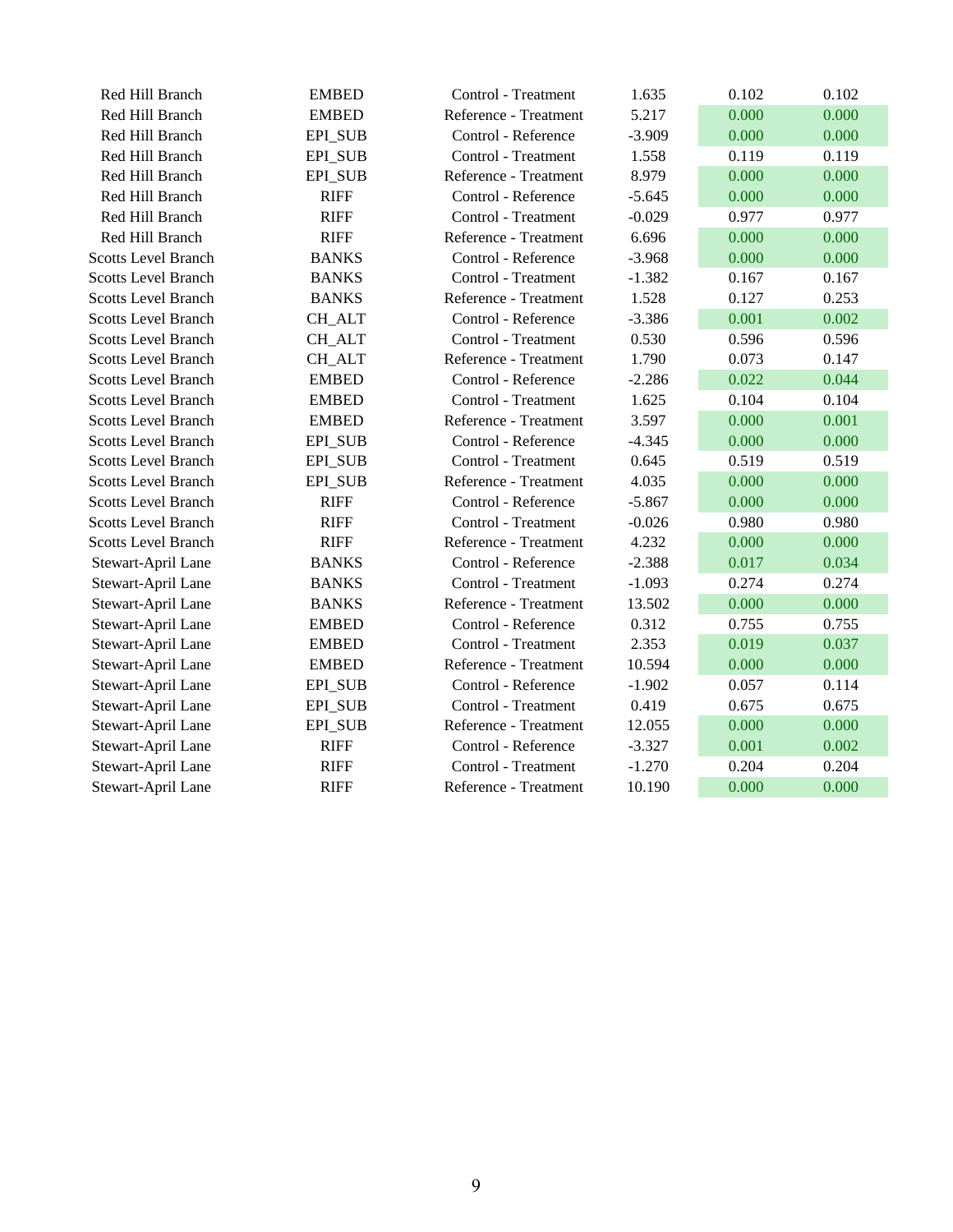## *Table A4. Water quality metrics comparisons.*

| MS4                 | <b>Metric</b>   | Comparison            | ${\bf Z}$ | P.adj            |
|---------------------|-----------------|-----------------------|-----------|------------------|
| Acton/Hamilton      | D <sub>O</sub>  | Control - Reference   | 1.38      | 0.333            |
| Acton/Hamilton      | D <sub>O</sub>  | Control - Treatment   | $-1.24$   | 0.213            |
| Acton/Hamilton      | D <sub>O</sub>  | Reference - Treatment | $-2.32$   | 0.061            |
| Acton/Hamilton      | PH              | Control - Reference   | 2.87      | 0.008            |
| Acton/Hamilton      | <b>PH</b>       | Control - Treatment   | $-0.69$   | 0.489            |
| Acton/Hamilton      | <b>PH</b>       | Reference - Treatment | $-2.93$   | 0.01             |
| Acton/Hamilton      | <b>SPCOND</b>   | Control - Reference   | 5.67      | $\boldsymbol{0}$ |
| Acton/Hamilton      | <b>SPCOND</b>   | Control - Treatment   | $-0.07$   | 0.946            |
| Acton/Hamilton      | <b>SPCOND</b>   | Reference - Treatment | $-4.47$   | $\boldsymbol{0}$ |
| Acton/Hamilton      | <b>TURB_NTU</b> | Control - Reference   | 1.46      | 0.436            |
| Acton/Hamilton      | TURB_NTU        | Control - Treatment   | 0.61      | 0.543            |
| Acton/Hamilton      | TURB_NTU        | Reference - Treatment | $-0.92$   | 0.72             |
| <b>Bear Branch</b>  | D <sub>O</sub>  | Control - Reference   | 0.64      | 0.52             |
| Bear Branch         | D <sub>O</sub>  | Control - Treatment   | $-2.8$    | 0.01             |
| <b>Bear Branch</b>  | DO              | Reference - Treatment | $-3.53$   | 0.001            |
| <b>Bear Branch</b>  | <b>PH</b>       | Control - Reference   | 2.72      | 0.013            |
| <b>Bear Branch</b>  | <b>PH</b>       | Control - Treatment   | $-0.61$   | 0.54             |
| Bear Branch         | <b>PH</b>       | Reference - Treatment | $-3.54$   | 0.001            |
| <b>Bear Branch</b>  | <b>SPCOND</b>   | Control - Reference   | 4.27      | $\boldsymbol{0}$ |
| <b>Bear Branch</b>  | <b>SPCOND</b>   | Control - Treatment   | $-1.56$   | 0.118            |
| <b>Bear Branch</b>  | <b>SPCOND</b>   | Reference - Treatment | $-6.24$   | $\overline{0}$   |
| Breewood            | D <sub>O</sub>  | Control - Reference   | 0.41      | 0.685            |
| Breewood            | D <sub>O</sub>  | Control - Treatment   | 2.85      | 0.009            |
| <b>Breewood</b>     | D <sub>O</sub>  | Reference - Treatment | 3.66      | 0.001            |
| Breewood            | <b>PH</b>       | Control - Reference   | 4.45      | $\overline{0}$   |
| Breewood            | <b>PH</b>       | Control - Treatment   | 1.76      | 0.079            |
| Breewood            | <b>PH</b>       | Reference - Treatment | $-2.41$   | 0.032            |
| <b>Breewood</b>     | <b>SPCOND</b>   | Control - Reference   | 3.63      | 0.001            |
| Breewood            | <b>SPCOND</b>   | Control - Treatment   | $-2.17$   | 0.03             |
| <b>Breewood</b>     | <b>SPCOND</b>   | Reference - Treatment | $-7.25$   | $\mathbf{0}$     |
| <b>Breewood</b>     | TURB_NTU        | Control - Reference   | $-2.26$   | 0.072            |
| Breewood            | <b>TURB NTU</b> | Control - Treatment   | $-0.57$   | 0.565            |
| <b>Breewood</b>     | <b>TURB NTU</b> | Reference - Treatment | 0.7       | 0.972            |
| <b>Church Creek</b> | D <sub>O</sub>  | Control - Reference   | 0.12      | 0.907            |
| <b>Church Creek</b> | D <sub>O</sub>  | Control - Treatment   | $-0.88$   | 0.759            |
| <b>Church Creek</b> | D <sub>O</sub>  | Reference - Treatment | $-2.14$   | 0.096            |
| <b>Church Creek</b> | <b>SPCOND</b>   | Control - Reference   | 1.65      | 0.197            |
| <b>Church Creek</b> | <b>SPCOND</b>   | Control - Treatment   | $-0.77$   | 0.444            |
| <b>Church Creek</b> | <b>SPCOND</b>   | Reference - Treatment | $-5.17$   | $\mathbf{0}$     |
| <b>Church Creek</b> | TURB_NTU        | Control - Reference   | 1.47      | 0.284            |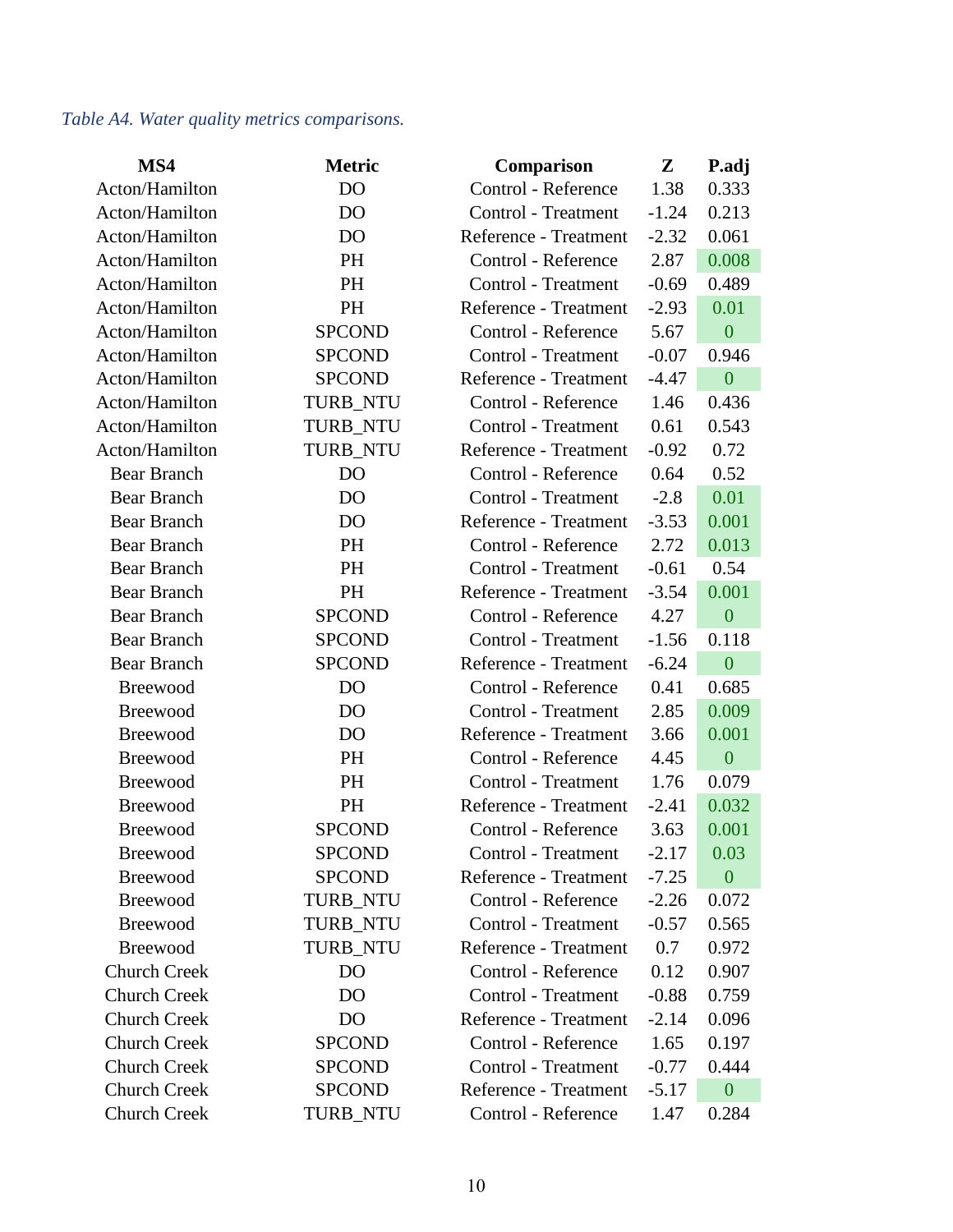| <b>Church Creek</b>        | TURB_NTU        | Control - Treatment   | $-0.11$  | 0.913                             |
|----------------------------|-----------------|-----------------------|----------|-----------------------------------|
| <b>Church Creek</b>        | TURB_NTU        | Reference - Treatment | $-4.02$  | $\overline{0}$                    |
| <b>Moores</b> Run          | D <sub>O</sub>  | Control - Reference   | 0.15     | 0.882                             |
| Moores Run                 | D <sub>O</sub>  | Control - Treatment   | $-2.24$  | 0.05                              |
| Moores Run                 | D <sub>O</sub>  | Reference - Treatment | $-5.64$  | $\overline{0}$                    |
| <b>Moores</b> Run          | PH              | Control - Reference   | 0.91     | 0.363                             |
| <b>Moores</b> Run          | PH              | Control - Treatment   | $-1.77$  | 0.155                             |
| <b>Moores</b> Run          | <b>PH</b>       | Reference - Treatment | $-6.76$  | $\boldsymbol{0}$                  |
| Moores Run                 | <b>SPCOND</b>   | Control - Reference   | 2.08     | 0.075                             |
| Moores Run                 | <b>SPCOND</b>   | Control - Treatment   | $-0.79$  | 0.427                             |
| <b>Moores</b> Run          | <b>SPCOND</b>   | Reference - Treatment | $-7.35$  | $\mathbf{0}$                      |
| Peter Pan Run              | DO              | Control - Reference   | $-0.6$   | $\mathbf{1}$                      |
| Peter Pan Run              | D <sub>O</sub>  | Control - Treatment   | 0.27     | 0.786                             |
| Peter Pan Run              | D <sub>O</sub>  | Reference - Treatment | 2.1      | 0.106                             |
| Peter Pan Run              | PH              | Control - Reference   | 0.89     | 0.376                             |
| Peter Pan Run              | PH              | Control - Treatment   | $-1.53$  | 0.252                             |
| Peter Pan Run              | <b>PH</b>       | Reference - Treatment | $-5.82$  | $\mathbf{0}$                      |
| Peter Pan Run              | <b>SPCOND</b>   | Control - Reference   | 4.66     | $\boldsymbol{0}$                  |
| Peter Pan Run              | <b>SPCOND</b>   | Control - Treatment   | $-1.72$  | 0.086                             |
| Peter Pan Run              | <b>SPCOND</b>   | Reference - Treatment | $-15.09$ | $\overline{0}$                    |
| Peter Pan Run              | TURB_NTU        | Control - Reference   | $-1.73$  | 0.169                             |
| Peter Pan Run              | TURB_NTU        | Control - Treatment   | $-2.6$   | 0.028                             |
| Peter Pan Run              | TURB_NTU        | Reference - Treatment | $-0.31$  | 0.753                             |
| Red Hill Branch            | DO              | Control - Reference   | $-3.73$  | 0.001                             |
| Red Hill Branch            | D <sub>O</sub>  | Control - Treatment   | $-2.39$  | 0.034                             |
| Red Hill Branch            | D <sub>O</sub>  | Reference - Treatment | $-0.55$  | 0.582                             |
| Red Hill Branch            | PH              | Control - Reference   | 0.49     | 0.621                             |
| Red Hill Branch            | PH              | Control - Treatment   | $-1.54$  | 0.246                             |
| Red Hill Branch            | PH              | Reference - Treatment | $-2.05$  | 0.12                              |
| Red Hill Branch            | <b>SPCOND</b>   | Control - Reference   | 5.22     | $\begin{array}{cc} 0 \end{array}$ |
| Red Hill Branch            | <b>SPCOND</b>   | Control - Treatment   | $-0.26$  | 0.798                             |
| Red Hill Branch            | <b>SPCOND</b>   | Reference - Treatment | $-3.5$   | 0.001                             |
| Red Hill Branch            | <b>TURB_NTU</b> | Control - Reference   | $-0.67$  | 0.505                             |
| Red Hill Branch            | TURB_NTU        | Control - Treatment   | 1.11     | 0.538                             |
| Red Hill Branch            | TURB_NTU        | Reference - Treatment | 1.6      | 0.33                              |
| <b>Scotts Level Branch</b> | D <sub>O</sub>  | Control - Reference   | $-4.11$  | $\mathbf{0}$                      |
| <b>Scotts Level Branch</b> | D <sub>O</sub>  | Control - Treatment   | $-5.24$  | $\overline{0}$                    |
| <b>Scotts Level Branch</b> | D <sub>O</sub>  | Reference - Treatment | $-3.14$  | 0.002                             |
| <b>Scotts Level Branch</b> | <b>PH</b>       | Control - Reference   | 0.35     | 0.727                             |
| <b>Scotts Level Branch</b> | PH              | Control - Treatment   | $-2.49$  | 0.025                             |
| <b>Scotts Level Branch</b> | PH              | Reference - Treatment | $-5.71$  | $\boldsymbol{0}$                  |
| <b>Scotts Level Branch</b> | <b>SPCOND</b>   | Control - Reference   | 4.88     | $\boldsymbol{0}$                  |
| <b>Scotts Level Branch</b> | <b>SPCOND</b>   | Control - Treatment   | $-0.41$  | 0.679                             |
| <b>Scotts Level Branch</b> | <b>SPCOND</b>   | Reference - Treatment | $-5.69$  | $\boldsymbol{0}$                  |
|                            |                 |                       |          |                                   |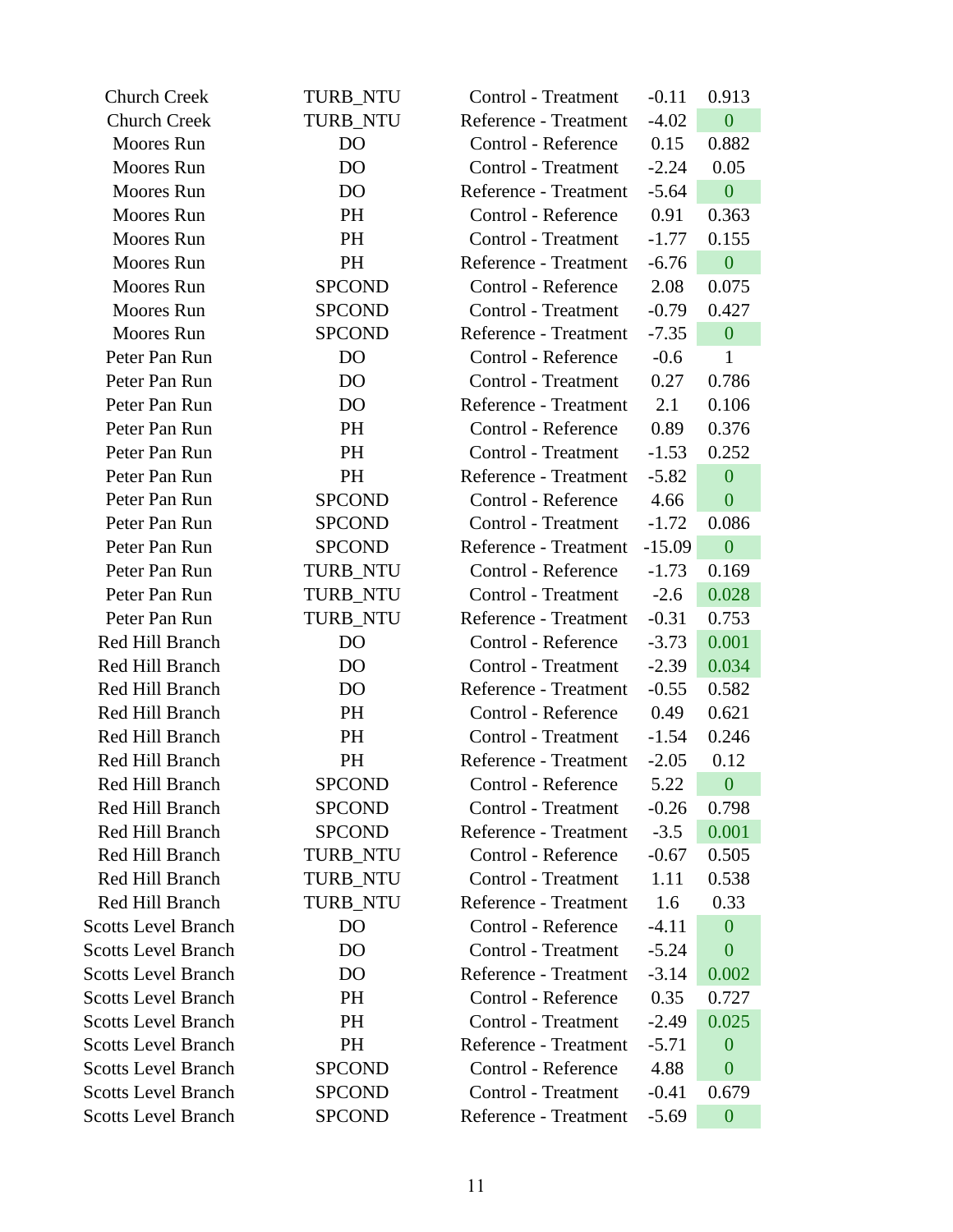| <b>Scotts Level Branch</b> | TURB_NTU        | Control - Reference   | $-0.64$  | 0.52           |
|----------------------------|-----------------|-----------------------|----------|----------------|
| <b>Scotts Level Branch</b> | <b>TURB NTU</b> | Control - Treatment   | $-1.54$  | 0.37           |
| <b>Scotts Level Branch</b> | TURB_NTU        | Reference - Treatment | $-1.24$  | 0.432          |
| Stewart-April Lane         | D <sub>O</sub>  | Control - Reference   | 0.69     | 0.489          |
| Stewart-April Lane         | D <sub>O</sub>  | Control - Treatment   | 1.19     | 0.466          |
| Stewart-April Lane         | D <sub>O</sub>  | Reference - Treatment | 3.17     | 0.005          |
| Stewart-April Lane         | PH              | Control - Reference   | 1.01     | 0.623          |
| Stewart-April Lane         | PH              | Control - Treatment   | 0.8      | 0.421          |
| Stewart-April Lane         | <b>PH</b>       | Reference - Treatment | $-1.29$  | 0.594          |
| Stewart-April Lane         | <b>SPCOND</b>   | Control - Reference   | $-0.22$  | 0.827          |
| Stewart-April Lane         | <b>SPCOND</b>   | Control - Treatment   | $-3.06$  | 0.004          |
| Stewart-April Lane         | <b>SPCOND</b>   | Reference - Treatment | $-16.83$ | $\overline{0}$ |
| Stewart-April Lane         | <b>TURB NTU</b> | Control - Reference   | $-0.73$  | 1              |
| Stewart-April Lane         | <b>TURB_NTU</b> | Control - Treatment   | $-0.68$  | 0.992          |
| Stewart-April Lane         | <b>TURB NTU</b> | Reference - Treatment | 0.19     | 0.85           |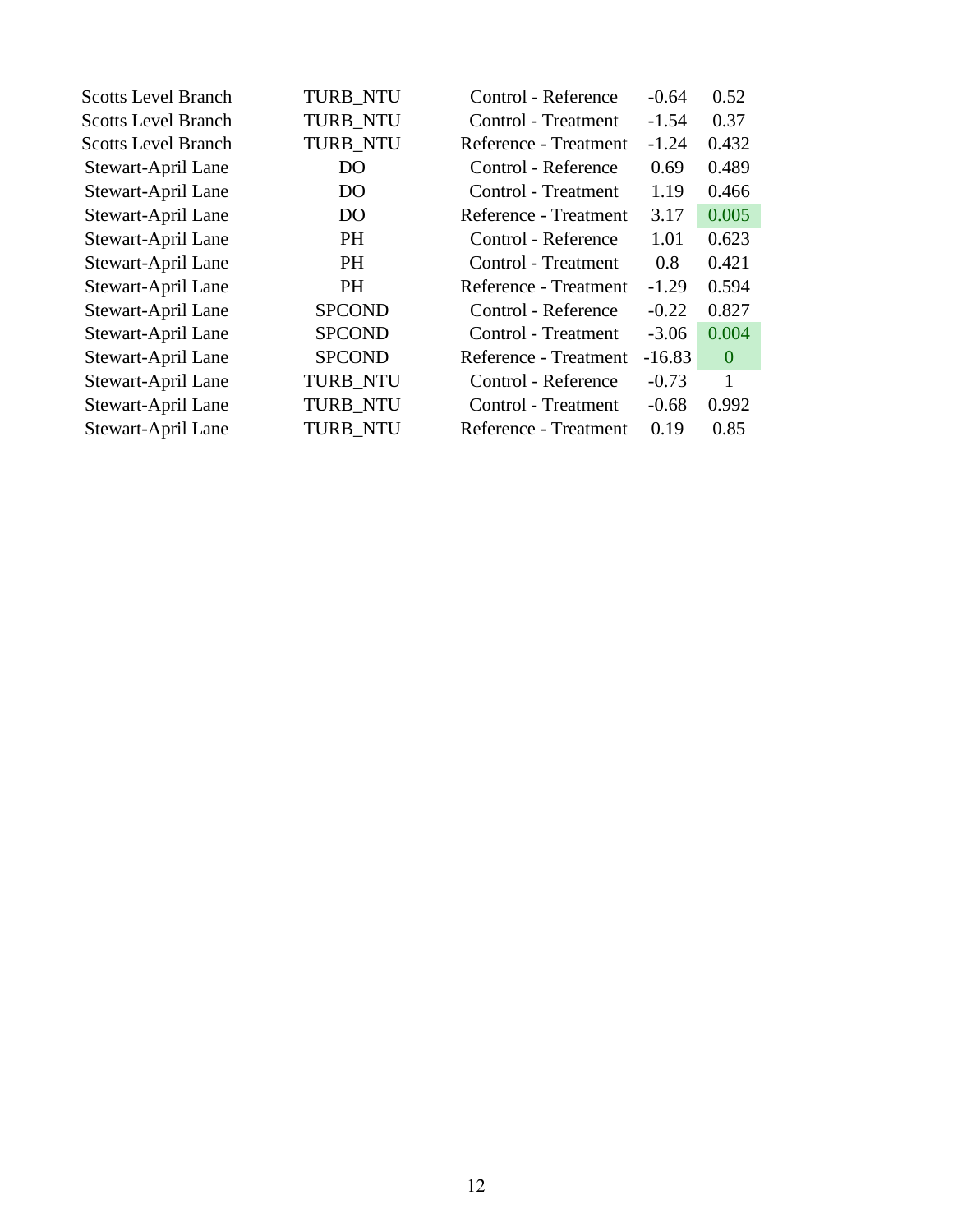| <b>Metric</b>     | <b>Influence</b> | <b>Region</b> | <b>Coefficient</b> | t-value   | p-value |
|-------------------|------------------|---------------|--------------------|-----------|---------|
| <b>BIBI</b> Score | IC               | Coastal       | $-1.062$           | $-18.973$ | 0.000   |
| <b>BIBI</b> Score | IC               | Inland        | $-1.317$           | $-20.948$ | 0.000   |
| <b>BANKS</b>      | IC               | Coastal       | 0.000              | 0.000     | 1.000   |
| <b>BANKS</b>      | IС               | Inland        | 0.041              | 3.384     | 0.001   |
| <b>EPI SUB</b>    | IC               | Coastal       | $-0.031$           | $-2.832$  | 0.005   |
| <b>EPI SUB</b>    | IC               | Inland        | $-0.072$           | $-10.212$ | 0.000   |
| <b>SPCOND</b>     | IC               | Coastal       | 9.753              | 22.897    | 0.000   |
| <b>SPCOND</b>     | IC               | Inland        | 11.535             | 34.614    | 0.000   |
|                   |                  |               |                    |           |         |

#### *Table A5. Regressions of impervious cover vs. stream health metrics.*

Note: 90<sup>th</sup> percentile quantile regression used for BIBI score, BANKS, EPI\_SUB; median for SPCOND. Red text = significant negative effect on stream health; green text  $=$  significant positive effect on stream health. Dataset includes 1<sup>st</sup> and 2<sup>nd</sup> order streams in the SEP, UNP and LNP bioregions from MS4 sites used in study and BIBI database.

BANKS, bank stability; EPI\_SUB, epifaunal substrate; SPCOND, specific conductivity; IC, impervious cover.

| <b>Influence</b> | <b>Region</b> | <b>Coefficient</b> | t-value   | p-value |
|------------------|---------------|--------------------|-----------|---------|
| <b>Forest</b>    | Coastal       | 0.695              | 12.806    | 0.000   |
| <b>Forest</b>    | Inland        | 0.445              | 11.297    | 0.000   |
| Forest           | Coastal       | 0.000              | 0.000     | 1.000   |
| Forest           | Inland        | 0.000              | 0.000     | 1.000   |
| <b>Forest</b>    | Coastal       | 0.030              | 3.310     | 0.000   |
| <b>Forest</b>    | Inland        | 0.040              | 11.110    | 0.000   |
| <b>Forest</b>    | Coastal       | $-7.510$           | $-31.930$ | 0.000   |
| Forest           | Inland        | $-4.280$           | $-19.930$ | 0.000   |
|                  |               |                    |           |         |

#### *Table A6. Regressions of forest cover vs. stream health metrics.*

Note: 90<sup>th</sup> percentile quantile regression used for BIBI score, BANKS, EPI SUB; median for SPCOND. Green text = significant positive effect on stream health. Dataset includes 1<sup>st</sup> and 2<sup>nd</sup> order streams in the SEP, UNP and LNP bioregions from MS4 sites used in study and BIBI database.

BANKS, bank stability; EPI\_SUB, epifaunal substrate; SPCOND, specific conductivity; IC, impervious cover.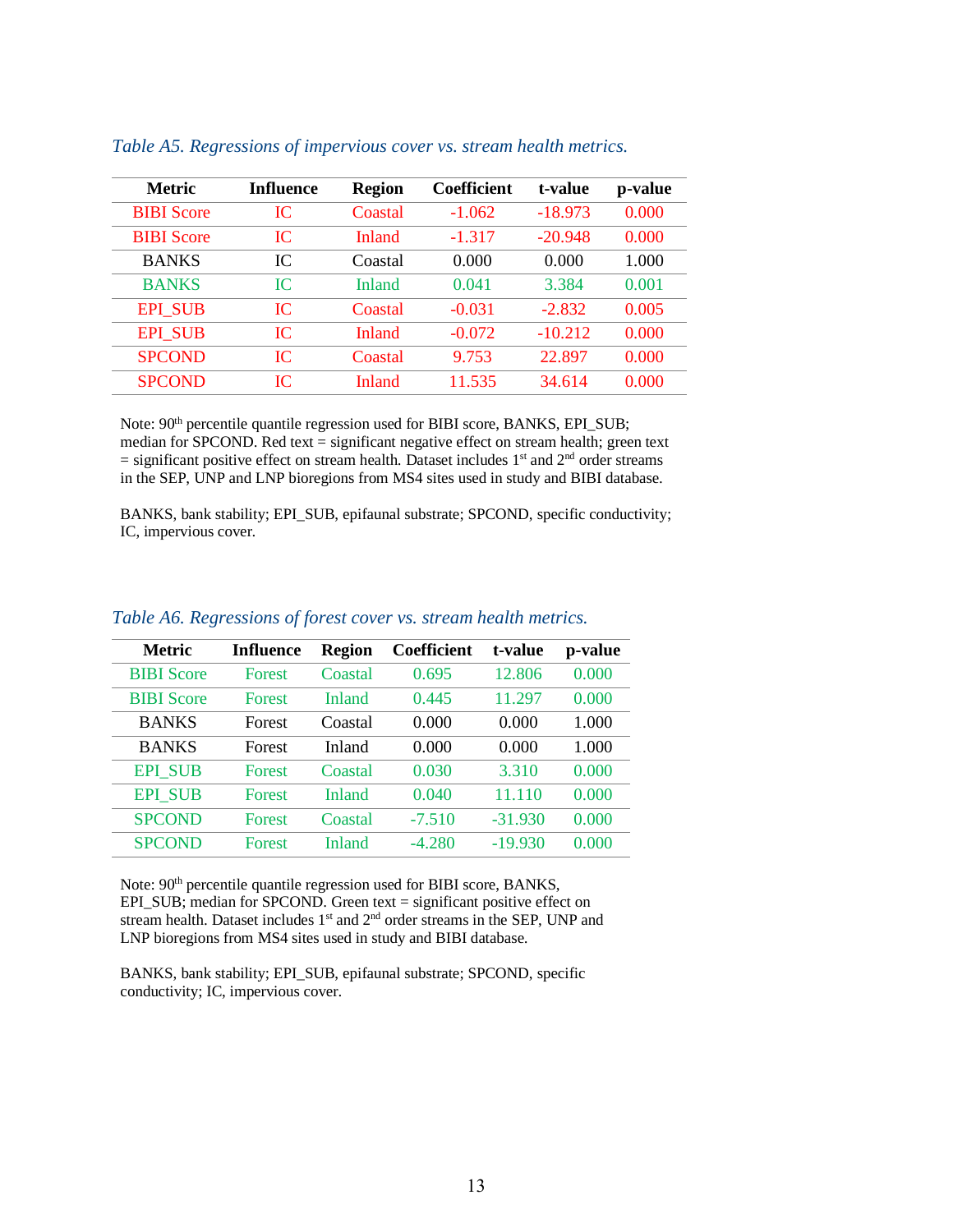| <b>Metric</b>     | <b>Region</b> | <b>Influence</b>         | <b>Coefficient</b> | t-value   | p-value |
|-------------------|---------------|--------------------------|--------------------|-----------|---------|
| <b>BIBI</b> Score | Coastal       | IC                       | $-1.161$           | $-22.478$ | 0.000   |
| <b>BIBI</b> Score | Coastal       | <b>Forested Pervious</b> | $-0.175$           | $-5.224$  | 0.000   |
| <b>BIBI</b> Score | Inland        | IC                       | $-1.274$           | $-20.696$ | 0.000   |
| <b>BIBI</b> Score | Inland        | <b>Forested Pervious</b> | 0.103              | 3.212     | 0.001   |
| <b>BANKS</b>      | Coastal       | IC                       | 0.035              | 1.094     | 0.274   |
| <b>BANKS</b>      | Coastal       | <b>Forested Pervious</b> | 0.035              | 1.403     | 0.161   |
| <b>BANKS</b>      | Inland        | IC.                      | 0.053              | 2.789     | 0.005   |
| <b>BANKS</b>      | Inland        | <b>Forested Pervious</b> | 0.061              | 4.568     | 0.000   |
| <b>EPI SUB</b>    | Coastal       | IC                       | $-0.033$           | $-2.753$  | 0.006   |
| <b>EPI SUB</b>    | Coastal       | <b>Forested Pervious</b> | $-0.003$           | $-0.220$  | 0.826   |
| <b>EPI SUB</b>    | Inland        | <b>IC</b>                | $-0.058$           | $-7.113$  | 0.000   |
| <b>EPI SUB</b>    | <b>Inland</b> | <b>Forested Pervious</b> | 0.025              | 6.133     | 0.000   |
| <b>SPCOND</b>     | Coastal       | IC                       | 8.360              | 18.727    | 0.000   |
| <b>SPCOND</b>     | Coastal       | <b>Forested Pervious</b> | $-3.296$           | $-7.679$  | 0.000   |
| <b>SPCOND</b>     | <b>Inland</b> | IC                       | 11.248             | 32.735    | 0.000   |
| <b>SPCOND</b>     | Inland        | <b>Forested Pervious</b> | $-1.101$           | $-7.750$  | 0.000   |

*Table A7. Combined effects of impervious cover and forested pervious cover.* 

Note: 90<sup>th</sup> percentile quantile regression used for BIBI score, BANKS, EPI\_SUB; median for SPCOND. Red text = significant negative effect on stream health; green text = significant positive effect on stream health. Dataset includes 1<sup>st</sup> and 2<sup>nd</sup> order streams in the SEP, UNP and LNP bioregions from MS4 sites used in study and BIBI database.

BANKS, bank stability; EPI\_SUB, epifaunal substrate; SPCOND, specific conductivity; IC, impervious cover.